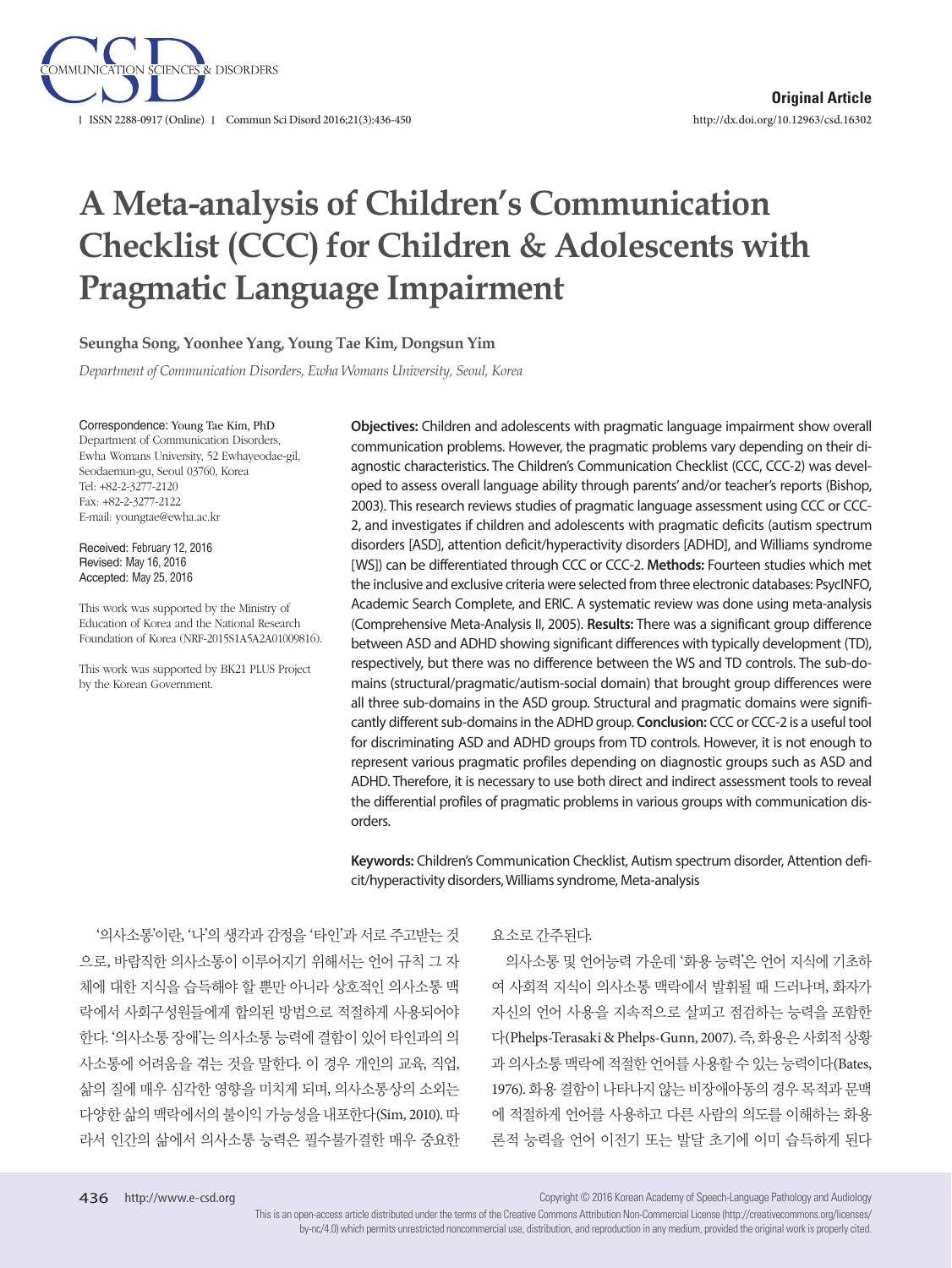(Kim, 2014).

SCIENCES & DISORDERS

화용 능력을 독립적으로 평가하는 도구는 상대적으로 그 수가 적은 편이고, 특히 한국어 사용자를 대상으로 한 화용 평가도구는 주로 간접적인 평가에 의존하고 있다. 영어 사용자를 대상으로 한 화용 평가도구는 검사지를 통한 직접 또는 관찰평가와 부모 및 양 육자를 통한 설문지나 체크리스트 형식의 간접 평가로 크게 나뉜 다. 직접 또는 관찰평가는 대체로 만 4-18세를 대상으로 하며, 간접 평가는 대체로 유아기부터 성인기까지 대상 연령의 폭이 넓다(Norbury, Nash, Baird, & Bishop, 2004; Phelps-Terasaki & Phelps-Gunn, 2007). 구조화된 직접평가 도구로는 Test of Pragmatic Language-2 (TOPL-2; Phelps-Terasaki & Phelps-Gunn, 2007)가 대표적이다. TOPL-2는 만 6-18세의 구어 사용이 가능한 아동 및 청소년을 대상 으로 실시하는 직접 평가이다. TOPL-2는 Norris와 Hoffman (1993) 의 상황-담화-의미(Situational-Discourse-Semantic, S-D-S) 모델 을 응용하여, 검사 하위 영역을 상황(물리적 맥락과 청자), 담화(주 제, 목적), 그리고 의미(시각-제스처 단서, 추상적 개념, 화용 평가) 로 구성하였다. 평가 결과는 백분위수와 등가연령 및 등가학령으 로 환산 가능하고, 인지능력 검사에서 흔히 제시되는 화용언어 표 준 점수를 제공한다(Phelps-Terasaki & Phelps-Gunn, 2007). 그 밖 에도 Clinical Evaluation of Language Fundamentals (CELF)와 같 은 종합 언어 검사의 하위 검사로 화용평가가 가능하다. 또한 Yale in vivo Pragmatic Protocol (YiPP; Simmons, 2013)과 같이 반구조 화된(semi-structured) 상황에서의 평가도 개발되어 있다. 특히 YiPP 은 구조화된 직접 검사에서 그 한계로 지적되고 있는 자연스러운 상황을 일관되게 제시하여 평가한다는 점에서 대안이 되기도 한다. 그러나 현실적으로 언어치료실에서 이루어지는 의사소통 능력 평가 상황에서는 아동의 의미 있는 화용언어 능력을 평가하는 것 에는 한계가 있다. 물리적인 변화 가능성을 비롯하여 대화 상대자 또한 평가자 또는 양육자로 국한되기 때문이다. 특히, 화용언어는 문맥 의존적인 특성을 지니기 때문에 구조화된 공식적 검사 절차 속에서는 변화하는 환경에 유연하게 조정하는 아동의 능력들을 세 심하게 끌어내는 데에 어려움을 겪게 된다(Adams, 2002). 뿐만 아 니라, 화용 결함이 있는 아동들은 공식적 검사 절차 상황과 같은 구 체적으로 주어지는 문맥 내에서 명확한 지시사항이 주어질 경우 평소보다 더 좋은 수행을 보이는 경향이 있기 때문에 자연스러운 상황에서 두드러지는 이 아동들의 화용 결함을 충분히 확인하는 데에 한계점을 보인다(Bishop & Adams, 1989). 이에 따라 아동에 대해 잘 알고 있는 부모 또는 주양육자 보고 형식의 체크리스트 검 사가 대안으로 제시될 수 있다. 부모 또는 주양육자의 보고는 가정 내에서 관찰되는 아동의 가장 자연스러운 언어 사용에 대해 평가

가 가능하며, 아동을 잘 아는 사람에 의해 보고되기 때문에 시시각 각 변화할 수 있는 아동의 컨디션에 영향을 덜 받는다. 뿐만 아니라 상대적으로 적은 시간이 소요되어 임상 현장에서도 효율적인 도구 로 활용 가능하며, 구조화된 공식적 검사 상황에서 이끌어내기 어 렵거나, 발생빈도가 낮은 행동에 대해 평가할 수 있다는 장점을 지 닌다(Bishop, 1998).

Children's Communication Checklist (CCC; Bishop, 1998)는 아동과 정기적으로 접촉하는 성인 또는 부모의 판단에 의해 임상 적으로유의한의사소통문제를선별해내고화용언어결함을확인 하기 위해 고안되었다(Volden & Phillips 2010). 이 평가도구는 의 사소통의 질적인 측면에서 어려움을 보이는 아동들을 평가하기 위 한 도구로, 전반적인 의사소통 결함을 선별할 뿐만 아니라, 대부분 의 전통적 언어 검사들이 다루지 않고 있는 화용 의사소통 평가도 포함하고 있다(Bishop, 1998). 이 검사는 특히 자폐범주성장애(autism spectrum disorder, ASD) 집단이 지니는 임상적으로 유의한 화용 결함을 광범위하게 다루고 있어, 이들의 화용 결함을 확인하 는 데에 매우 효과적이다. CCC (Bishop, 1998) 또는 CCC-2 (Bishop, 2003)는 비장애아동으로부터 전반적인 의사소통상의 어려움 을 보이는 아동을 선별해내는 데에도 매우 효과적일 뿐만 아니라 ASD를 포함하여 다양한 장애집단 간 비교를 가능하게 해주는 도 구이다. Geurts, Verté, Oosterlaan, Roeyers 그리고 Sergeant (2004) 의 연구에서도 고기능 ASD와 비장애아동 집단을 구별해내는 데 에 매우효과적임을입증하였다.

ASD 아동은 어휘, 구문지식, 음운, 형태론적 영역에서 결함을 보 일지라도, 주된 결함은 언어의 화용양상에서 두드러지게 나타난다 (Lord & Paul, 1997). 즉, 화용 결함은 일생을 지속하는 반면 다른 언어와 관련된 어려움들은 자라면서 더 이상 드러나지 않기도 한 다(Rapin & Dunn, 2003). 즉, 어휘, 의미, 문법과 같은 언어 능력은 아동이 성숙함에 따라 갖춰질 수 있다고 하더라도 화용언어상의 어려움은 연령이 증가하더라도 계속적으로 존재하기 때문에 이 집 단에서의 특징적인 화용언어의 손상에 많은 연구자들이 지속적으 로 동의해왔으며 이 영역에 대한 연구 또한 집중적으로 이루어지고 있다(Landa, Accardo, Magnusen, & Capute, 2000; Tager-Flusberg, Paul, & Lord, 2005; Young, Diehl, Morris, Hyman, & Bennetto, 2005).

또한 ASD의 진단적 기준에 따르면, 이들은 사회적 의사소통 기 술의 결함을 보이며, 제한되고 반복적인 관심을 지니는 특징을 보 인다. ASD 아동의 세부적인 화용상의 어려움은 '대화 시작하기', '다른 사람의 주도에 반응하기', '적절하게 대화를 주고받기' 등에 서 나타난다(Baron-Cohen, 1988; Botting & Conti-Ramsden, 2003;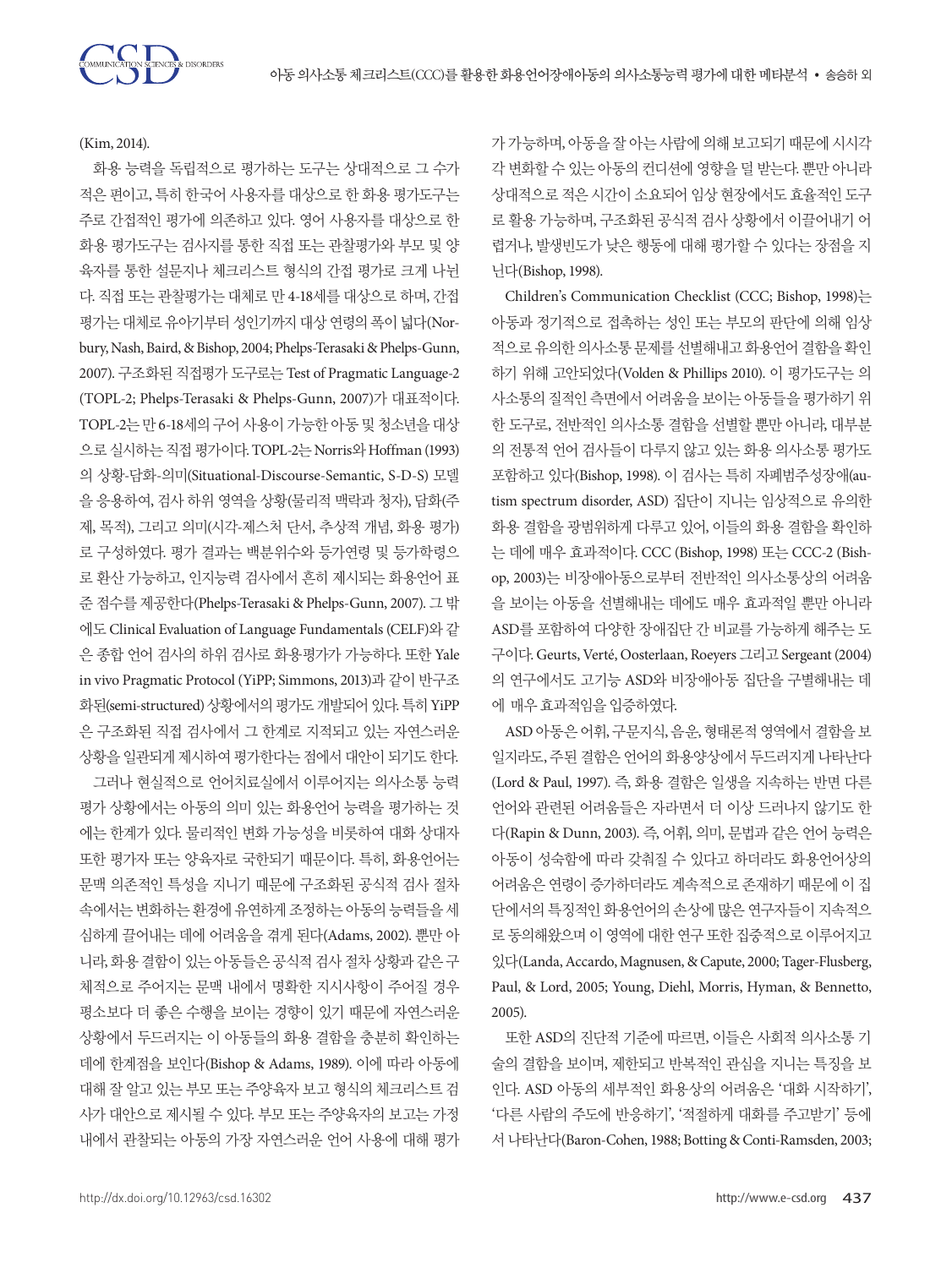

Curcio & Paccia, 1987; Prizant & Rydell, 1984; Stone & Caro-Martinez, 1990; Tager-Flusberg, 1996). 특히, 주제를 유지하고 관련된 정보로 대화를 발전시키는 것에서도 유의한 어려움을 보이는데, ASD 아동은 이전에 언급했던 주제를 계속 말하거나 이전에 언급 한 것과 관련된 주제어로 연결짓는 것에 실패를 보인다(Volden, 2002; Choi & Lee, 2013, 2015). 이들의 대화는 관련 없는 것을 포함 하거나, 부적절하거나, 틀에 박힌 표현이 특징적이다(Adams, 2002; Gilchrist et al., 2001; Volden, 2004). 이들은 또한 CCC의 하위영역 중에서는 부적절한 시작(inappropriate initiation), 응집력(coherence), 정형화된 언어(stereotyped language), 문맥 사용(use of context), 그리고 라포(rapport) 형성과 같은 화용적인 측면에서 특히 유의하게 어려움을 보이는 것으로 보고된 바 있다(Bishop & Baird, 2001; Geurts et al., 2004; Verté et al., 2006).

사회 의사소통 또는 화용에서의 결함을 보이는 또 하나의 주요 집단으로 주의력결핍 과잉행동장애(attention-deficit/hyperactivity disorder, ADHD) 집단이 있다. 이들은 사회적 기술을 습득하고 효율적으로 활용하는 데에 어려움을 보이며, 언어의 사회적 사용 (Prutting & Kittchner, 1987)과 같은 언어적인 어려움 역시 이들에 게 흔하게 나타난다(Staikova, Gomes, Tartter, McCabe, & Halperin, 2013). 이 아동들의 사회적 어려움은 충동성으로 인한 차례 기다리기, 부주의함으로 인한 상대방의 말 경청하기(Barkley, 1997) 등에서 어려움을 보이며, 이들의 화용 결함은 사회적 지식의 부족 (Grenell, Glass, & Katz, 1987), 신경심리학적 원인(Barkley, 1997; Huang-Pollock, Mikami, Pfiffner, & McBurnett, 2009), 그리고 사 회적 정보 처리 결함(Crick & Dodge, 1994)으로부터 비롯된다고 보기도 하였다. ADHD 아동은 특히 집행기능상에서의 어려움이 두드러지게 보고되고 있는데, 이와 관련하여 특히 억제(inhibition) 에서의 결함으로 인해 충분한 계획이 없이 말을 시작하는 경향이 있으며, 조음 도중 말을 유예하는 등 언어 산출에서의 효율도 부족 한 것으로 나타난다(Engelhardt, Corley, Nigg, & Ferreira, 2010; Engelhardt, Ferreira, & Nigg, 2011).

한편, 화용영역의 결함을 보이는 또 하나의 집단으로는 7번 염색 체 결함으로 발생하는 윌리엄스 증후군(Williams syndrome, WS) 이 있다. 이들은 상대적으로 언어에서의 강점을 나타내지만 화용언 어의 문제는 지속적으로 보고되고 있다(Mervis & Klein-Tasman, 2000; Semel & Rosner, 2003; Strømme, Bjømstad, & Ramstad, 2002). 일반적으로 인지적인 장애를 동반하는 WS의 경우, 타인에 대한 높은 관심과 공감능력을 지님에도 불구하고, 또래관계 형성 및 유지에 어려움을 보인다고 보고하였다(Jones et al., 2000; Semel & Rosner, 2003; Tager-Flusberg & Sullivan, 2000). 즉, 표면적으로

ASD가 사회성에 결함이 있다면 WS는 오히려 과도한 사회성을 지 니는 것으로, 상반되는 표현형을 지니지만 화용언어상의 어려움은 두 집단 모두 지니고 있다고 볼 수 있다(Philofsky, Fidler, & Hepburn, 2007). 이들은 얼굴 표정에 대한 모방 또한 가능하여 상대적 으로사회적 관계에서도강점을 지닐 것으로 보이기도 하지만, 지나 치게 말을 많이 하고, 배운 표현을 필요 이상으로 사용하며, 같은 질문을 여러 번 반복하는 등의 과도함이 이 집단에서의 화용적인 쟁점이라할수있다(Philofsky et al., 2007).

이처럼공통적으로 화용능력을포함한의사소통상의어려움을 보이는 것으로 확인된 ASD, ADHD, 그리고 WS 집단은 CCC를 통 해 언어구조, 화용, 자폐-사회성으로 구성된 3가지 하위 영역에 따 라 비장애아동 집단과 구별되는 특징적인 프로파일을 보일 수 있 다. 이는 또한 각 장애 집단 간에도 진단적 특성과 맞물려 세부적으 로 공통적인 어려움을 보이거나 또는 차별적인 어려움을 나타낼 것 으로예상된다.

최근에는 국내에서도 CCC와 관련된 화용검사도구에 대한 연 구 및 화용평가에 대한 필요성에 대한 논의가 활발히 진행되고 있 다. Lee (2010)는 국외 화용언어 평가도구들을 분석하여 국내에서 도 유용하게 활용될 수 있는 화용언어능력 평가도구 개발의 필요 성을 언급하였다. 이에 Oh, Lee와 Kim (2012)은 '아동 화용능력 체 크리스트' 문항 개발을 위한 예비 연구로 주제관리, 상황에 따른 조 절과 적용, 의사소통 의도, 비언어적 의사소통의 네가지 하위영역 을 통해 국내 현실에 적합한 문항 및 검사절차를 개발하였으며, 이 연구를 통해 ASD 아동의 수행이 언어지연, 지적장애 및 기타 장애 아동들과 비슷한 프로파일을 보였으나 전반적인 수행력이 두드러 지게 낮았음을 보고하였다. Seo와 Ahn (2015)은 지금까지 언어의 형식 및 구조적인 특성에 대해서만 중점적으로 다루었던 의사소통 능력에 대한 평가와 더불어 화용 결함도 함께 살펴볼 수 있어 넓은 의미에서의 의사소통능력을 평가할 수 있는 아동용 의사소통 체 크리스트(CCC, CCC-2)의 유용성을 확인하였다. CCC는 화용언 어능력 및 의사소통능력에서의 결함 유무를 확인할 수 있을 뿐만 아니라, 언어구조, 화용, 사회성의 각 하위영역별 강약점을 살펴볼 수 있다는 장점이 있음을 언급하였다. 또한 연구결과를 통해 단순 언어장애, 자폐성장애, 일반아동 집단을 대상으로 각 집단이 분류 되는 정확도는 76.8%로 나타나 CCC가 우리나라 아동들에게도 적 용하기에 유용한 도구임을 입증하였다. 그러나, 주로 화용 결함이 나타난다고 보고된 ASD, ADHD, 그리고 WS 세 집단을 모두 연구 대상으로 포함하여 실시된 국내외 연구들은 부족한 실정이므로 이들 집단의 일부 또는 전체를 대상으로 한 연구결과들을 함께 통 합하여고찰해볼필요성이제기된다.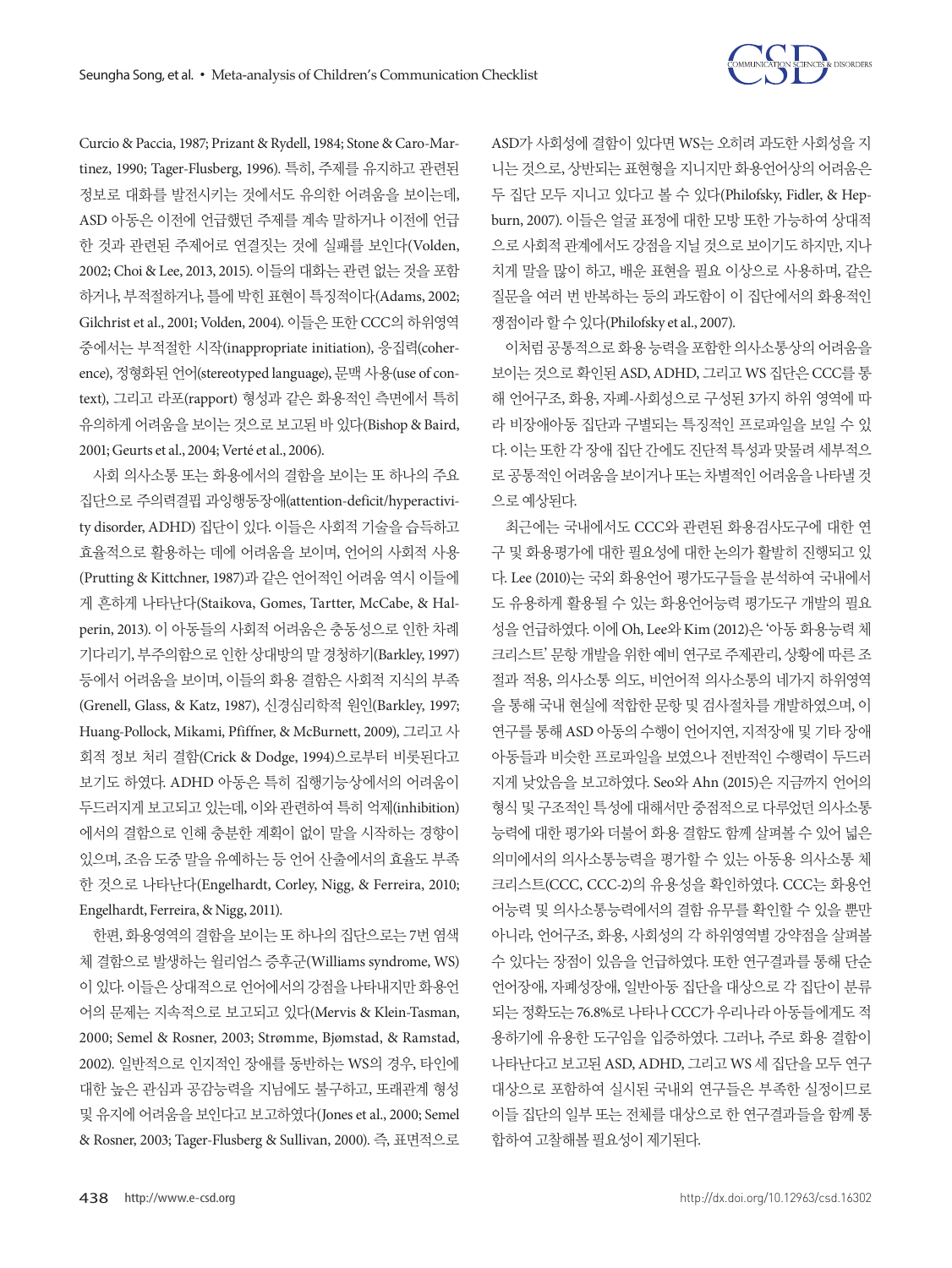따라서본연구는화용결함이있는것으로보고되는 ASD, ADHD, 그리고 WS 세 집단을 대상으로 최근 들어 가장 널리 사용되는 부 모보고 형태의 화용평가도구인 CCC 또는 CCC-2를 활용한 연구 들을 고찰하고, 통제 집단인 비장애 집단과의 차이를 분석하고자 하였다. 또한 ASD, ADHD, 그리고 WS 각 집단의 의사소통 및 화 용 결함은 과소 또는 과잉표현형, 내적 지식의 부족, 외적 활용능력 등에서 다양한 원인 및 결과로 나타날 수 있는 특성에 따라 CCC의 세가지 하위영역(언어구조, 화용, 자폐-사회성) 중 어떤 영역에서 의 미 있는 차이를 보이는지를 분석하고자 하였다. 이에 따른 연구 문 제는아래와같다.

**ENCES & DISORDERS** 

- 1. 화용언어장애집단(ASD, ADHD, WS)과 비장애 집단은 CCC 결과를통해유의한차이를보이는가?
	- 1) ASD와 비장애 집단은 CCC 결과를 통해 유의한 차이를 보 이는가?
	- 2) ADHD와 비장애 집단은 CCC 결과를 통해 유의한 차이를 보이는가?
	- 3) WS와 비장애 집단은 CCC 결과를 통해 유의한 차이를 보 이는가?
- 2. 통제집단인 비장애 집단과 유의한 차이를 보인 집단(ASD, ADHD)의 경우, CCC의 하위 영역(언어구조, 화용, 자폐-사회 성) 중 그룹 간 유의한 차이를 불러일으키는 세부영역은 무엇인 가?
	- 1) ASD와 비장애 집단 간 유의한 차이를 불러일으키는 CCC 의하위영역은무엇인가?
	- 2) ADHD와비장애집단간유의한차이를불러일으키는 CCC 의하위영역은무엇인가?

## 연구 방법

#### 문헌 검색 방법

CCC를 통해 의사소통장애 집단과 비장애 집단의 화용 능력의 차이를 알아보기 위해 2015년 11월에 PsycINFO, Academic Search Complete, ERIC 데이터베이스에서 문헌 검색을 실시하였다. 문헌 수집에 사용된 검색어로 'pragmatic language assessment', 'PLI', 'ADHD', 또는'Children's Communication Checklist', 'CCC', 'CCC-2'를 사용하였다. 특히 ERIC 데이터베이스에서는 CCC 외의 다른 화용 검사에 대한 결과를 다수 포함하였으므로, 과제 관련 검색어 에 "Children's Communication Checklist"로 한정하여 재검색한 결과, 3건의논문이추가적으로포함되었다.

#### 논문의 선정 기준

PsycINFO에서 28편, Academic Search Complete에서 92편, ERIC에서 118편으로 총 238편의 연구가 검색되었다. 논문의 선정 기준(예: scholarly journals; Language, English) 및 제외기준을 통 해 최종 14편의 문헌을 선정하였다. 포함 기준은 (1) 학술논문으로 전문(full-text)이 제공되어야 하고, (2) CCC-2 (Bishop, 2003)가 개 정된 2003년 이후부터 현재까지 출판된 논문들을 대상으로, (3) 언 어는 '영어'로, (4) ASD, ADHD, WS 그리고 통제집단인 비장애 집 단을 대상으로 하며, (5) CCC 및 CCC-2의 점수에 대해 평균 및 표 준편차가 명시된 논문을 포함하였다. 제외 기준은 (1) 학술논문으 로 전문(full-text)이 제공되지 않은 논문, (2) CCC-2 (Bishop, 2003) 가 개정되기 이전인 2003년 이전에 출판된 논문, (3) 언어가 '영어'가 아닌 경우, (4) 대상자가 본 연구의 화용언어장애 집단인 ASD, ADHD, 그리고 WS 집단이 아닌 경우, (5) 그리고 CCC 및 CCC-2 의 수행 점수(평균 및 표준편차)가 제시되어 있지 않아서 조건을 충 족시키지 못하는 경우 분석 대상에서 제외하였다. 논문 선정 과정 은 Figure 1과 같으며, 선정된 개별 논문의 특성은 Table 1에 요약하 여제시하였다.

#### 신뢰도 평가

언어병리학 박사과정 연구자 2인은 전체 분석 논문에 해당되는 14편의 연구를 코딩하여 효과크기를 산출하고, 각 항목별로 일치 한수의비율을측정한결과, 일치율은 100%였다.



**Figure 1.** Flowchart of studies included from database searching. ASD = autism spectrum disorder; ADHD = attention deficit/hyperactivity disorders; WS = Williams syndrome; TD = typically development; CCC = Children's Communication Checklist.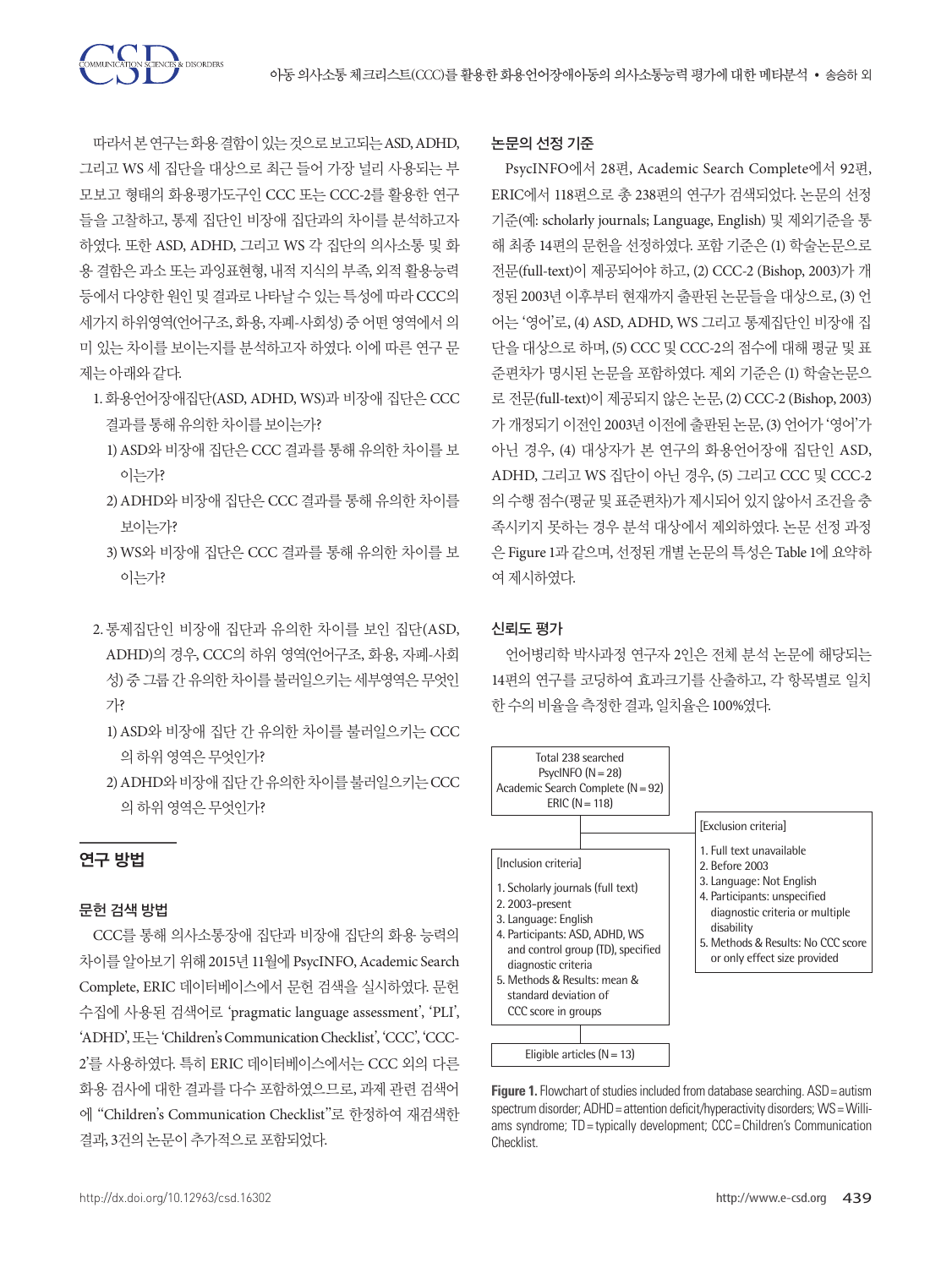|          |                              | Table 1. Summary of studies included in the meta-analysis                     | Participants (N)                                                                                   |                                   | Variable                                                               |                                  |                                                                                                                                                                                                                                                                                                                                                                                                                                                                                    |
|----------|------------------------------|-------------------------------------------------------------------------------|----------------------------------------------------------------------------------------------------|-----------------------------------|------------------------------------------------------------------------|----------------------------------|------------------------------------------------------------------------------------------------------------------------------------------------------------------------------------------------------------------------------------------------------------------------------------------------------------------------------------------------------------------------------------------------------------------------------------------------------------------------------------|
| δq       | Study                        | Statistical analysis                                                          | pulation<br>Clinical po                                                                            | Controls                          | Independent                                                            | Dependent                        | Study results                                                                                                                                                                                                                                                                                                                                                                                                                                                                      |
|          | Volden & Phillips<br>(2010)  | One-way ANOVA                                                                 | 6-10 yr ASD (16)                                                                                   | $6 - 10y$ TD (16)                 | $2$ (group) $\times$ language                                          | CELF-4<br>$CCC-2$<br>TOPL        | The CCC-2 identified 13 of the 16 children with ASD as pragmatically impaired, while<br>the TOPL identified only 9. Neither test identified any of the children in the control<br>group as having pragmatic language impairment                                                                                                                                                                                                                                                    |
| 2        | Helland et al.<br>(2010)     | MANOVA                                                                        | 6-15 yr ADHD (28)<br>6-15 yr AS (19)                                                               | $6-15$ yr TD (28)                 | 3 (group) × pragmatic<br>language                                      | CCC-2                            | Communication impairments were as common in a group of children with ADHD as in<br>scales, children with ADHD and AS could be distinguished from each other in terms<br>a group of children with AS. Although a similar pattern appeared on most CCC-2<br>of their language profiles on the subscales assessing stereotyped language and<br>nonverbal communication.                                                                                                               |
| S        | (2008)                       | multiple regression<br>Geurts & Embrechts Study 1: MANOVA<br>Study 2: MANOVA, | 7-14 yr ADHD (29)<br>(26)<br>4-7 yr ASD (28)<br>4-7 yr SLI (28)<br>7-14 yr ASD                     | 7-14 yr TD (29)<br>4-7 yr TD (28) | 3 (group) × pragmatic<br>3 (group) × pragmatic<br>language<br>language | $CCC-2$<br>$CCC-2$<br><b>PBO</b> | profiles to children with ADHD. Both groups had relatively more difficulty with prag-<br>matics than with structural language aspects. The second study indicated that both<br>preschoolers with ASD and those with SLI show the opposite pattern, thus having<br>The first study indicated that school aged children with ASD have similar language<br>relatively more difficulty with structural language aspects than with pragmatics.                                          |
|          | Helland et al.<br>(2012)     | test(Mann-Whitney U),<br>One-way ANOVA,<br>nonparametric<br>effect size       | 6-12 yr SLI (19)<br>6-12 yr ADHD (21)                                                              | $6-12$ yr TD (19)                 | 3 (group) × pragmatic<br>language                                      | $CCC-2$<br>SDQ                   | guage profiles. Furthermore, the ADHD group experienced significantly more mental<br>group. However, the groups were separable form each other in terms of their lan-<br>Communication impairments were as prominent in the ADHD group as in the SLI<br>health problems compared with the SLI group.                                                                                                                                                                               |
| 5        | Timler (2014)                | bivariate correlation<br>Descriptive statistics,<br>Ftests, effect size,      | 5-7 yr ADHD (32)                                                                                   | 5-8 yr TD (12)                    | $2$ (group) $\times$ language                                          | CCC-2, CELF-4                    | CCC-2 GCC scores correctly classified 10 participants with ADHD diagnosed with LI as<br>defined by composite scores < 85 on the CELF or TNL. Severity and specificity rates<br>were 100% and 85.29%, respectively. CCC-2 scores and most measures were sig-<br>nificantly correlated.                                                                                                                                                                                              |
| 6        | Sadiq et al. (2012)          | chi-square tests<br>One-way ANOVA,                                            | $(35)$<br>52)<br>5-8 yr RAD (3<br>5-8 yr ASD (5                                                    | 5-8 yr TD (39)                    | 3 (group) × pragmatic<br>language                                      | $CCC-2$<br>ADI-R                 | The RAD group demonstrated significant problems in their use of context, rapport, and<br>social relationships with a degree of severity equivalent to children with ASD. More<br>paired as children with ASD in certain domains of social relatedness, particularly in<br>than 60% of the group with RAD met ADI-R clinical criteria on the use of language<br>and other social communication subscales. The RADs appear to be at least as im-<br>their pragmatic language skills. |
|          | Norbury et al.<br>(2004)     | Study 1: One-way<br><b>ANOVA</b>                                              | $4-17$ yr PLI+ (21)<br>4-17 yr HFA (17)<br>4-17 yr ASP (16)<br>4-17 yr PLI (14)<br>4-17 yr SL (19) | 4-17 yr TD (21)                   | 5 (group) × pragmatic<br>language                                      | $CCC-2$                          | The CCC-2 distinguished children with communication impairments from non-impaired<br>and social difficulties in relation to their structural language impairments. This mea-<br>peers. Furthermore, the SIDC identified children with disproportionate pragmatic<br>sure also had good interacted agreement (r=.79)                                                                                                                                                                |
|          |                              | Study 2: One-way<br><b>ANOVA</b>                                              | 6-10 yr PDDNOS (10)<br>6-10 yr HFA (19)<br>$6 - 10$ yr $SL(15)$<br>6-10 yr ASP (7)                 | None                              | 4 (group) × pragmatic<br>language                                      |                                  |                                                                                                                                                                                                                                                                                                                                                                                                                                                                                    |
| $\infty$ | Grzadzinski et al.<br>(2011) | ANCOVA (covarying<br>for age and sex),<br>chi-square tests                    | 7-17 yr ADHD- (51)<br>7-17 yr ADHD+ (24)                                                           | $7-17$ yr TD (69)                 | 3 (group) × pragmatic<br>language                                      | CPRS-R:L<br>$CCC-2$<br>CBCL      | ADHD+ and ADHD- subgroups differed significantly in CCC-2 pragmatic and autistic/<br>social domains.                                                                                                                                                                                                                                                                                                                                                                               |

Table 1. Summary of studies included in the meta-analysis



(Continued to the next page)

(Continued to the next page)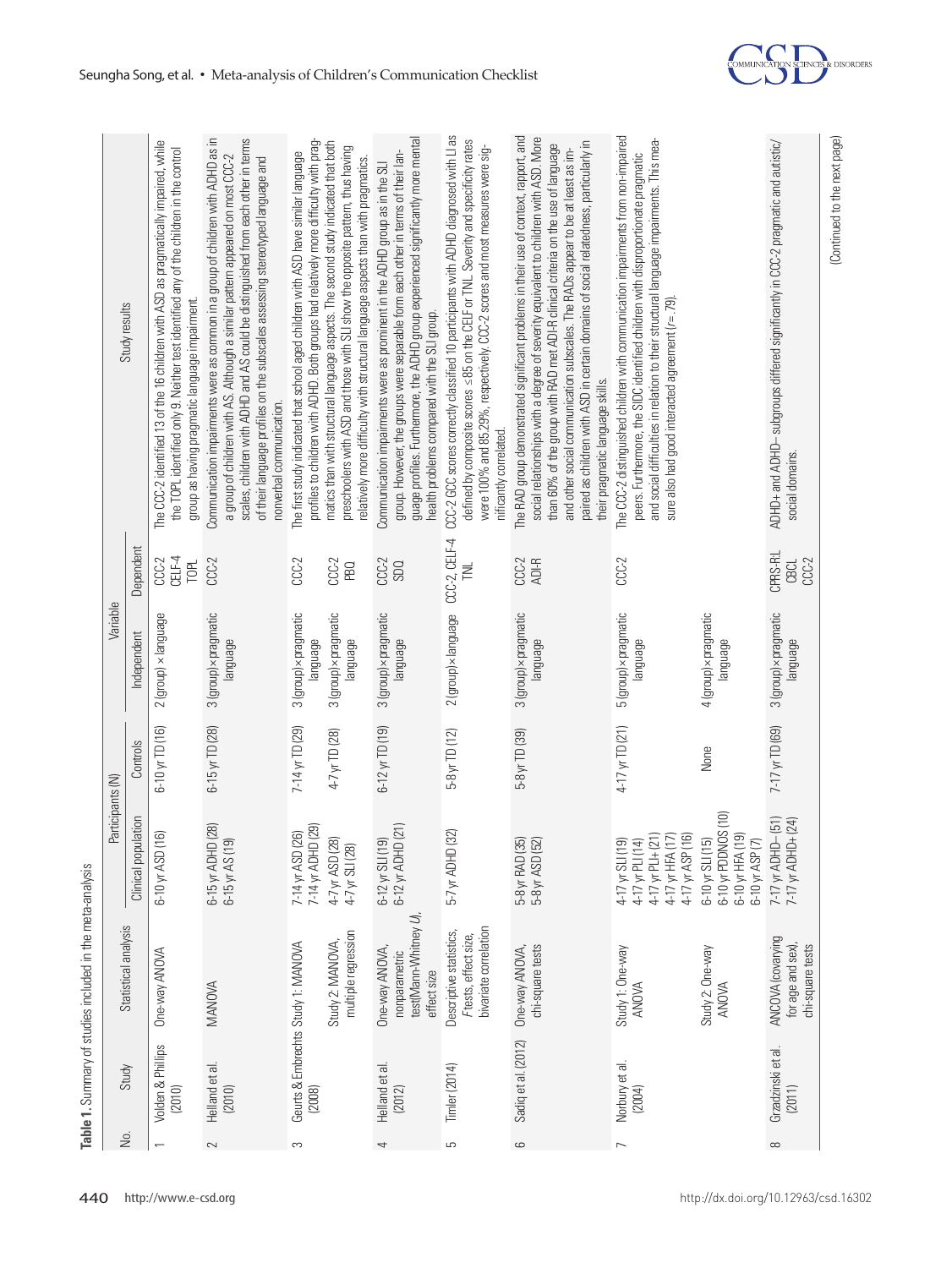| Δo.            |                            |                                        | Participants (N)                                                      |                        | Variable                          |           |                                                                                                                                                                                                                                                           |
|----------------|----------------------------|----------------------------------------|-----------------------------------------------------------------------|------------------------|-----------------------------------|-----------|-----------------------------------------------------------------------------------------------------------------------------------------------------------------------------------------------------------------------------------------------------------|
|                | Study                      | Statistical analysis                   | Clinical population                                                   | Controls               | Independent                       | Dependent | Study results                                                                                                                                                                                                                                             |
| σ.             | Väisänen et al.<br>(2014)  | (Mann-Whitney U)<br>Nonparametric test | 5-12 yr ADHD (19)                                                     | 5-8 yr TD (19)         | 2 (group) × pragmatic<br>lanppus  | $CCC-2$   | According to the CCC-2 questionnaire, differences between the groups were found in<br>Inguistic abilities, pragmatics skills, and social interaction                                                                                                      |
|                | Helland et al.<br>(2014)   | Independent-samples<br>t-tests         | 12-15 yr ADHD (40)                                                    | $12 - 15$ yr TD $(37)$ | 2 (group) × pragmatic<br>lanppone | $CCC-2$   | The GCC revealed that the scores for the children in the BP(the group with behavior<br>problems) group were significantly lower than the scores for the control group                                                                                     |
|                | Verté et al.<br>(2006)     | ANOVA (post-hoc<br>Bonferroni)         | $-13$ yr PDDNOS $(31)$<br>57)<br>$6 - 13$ yr AS(4)<br>$6-13$ yr HFA ( | 6-13 yr TD (47)        | 4 (group) × pragmatic<br>lanping  | ADI-R     | comparison to the controls. Little difference was found between the three subtypes<br>Children with HFA, AS, and PDDNOS showed pragmatic communication deficits in<br>with respect to their CCC profile                                                   |
| $\overline{2}$ | Guerts et al.<br>(2004)    | One-way ANOVA                          | 5-14 yr ADHD (23)<br>(42)<br>5-14 yr HFA (                            | 5-14 yr TD (35)        | 3 (group) × pragmatic<br>language | CCC       | Children with ADHD demonstrated deficits compared to NC as well. Moreover, the<br>Compared to NC, children with HFA showed pragmatic deficits on all CCC scales.<br>ADHD and HFA groups differed from each other on most of the scales.                   |
|                | 13 Laws & Bishop<br>(2003) | (post-hoc Scheffe)<br>One-way ANOVA    | $6 - 25$ yr WS (19)<br>6-25 yr DS (24)<br>$6 - 25$ yr SLI(17)         | 6-25 yr TD (32)        | 4 (group) × pragmatic<br>lanping  | 33        | Checklist ratings for the group with WS indicated significant levels of pragmatic<br>language impairment, and difficulties with social relationships.                                                                                                     |
| $\overline{1}$ | Philofsky et al.<br>(2007) | MANCOVA                                | (20)<br>$6-12$ yr WS (21)<br>7-12 yr ASD                              | 5-10 yr TD (19)        | 3 (group) × pragmatic<br>lanping  | $CCC-2$   | overall pragmatic language functioning, and the magnitude of the effect was medium.<br>matic language functioning, but children with WS performed significantly better on<br>ASD and WS groups demonstrated impairment in overall communication and prag- |
|                |                            |                                        |                                                                       |                        |                                   |           | ASD = autism spectrum disorder; ADHD = attention-deficit/hyperactivity disorder; Asperger syndrome; HFA = high functioning autism; WS = Williams syndrome; CCC = Children's Communication Checklist                                                       |

## 자료의 분석

## 자료의 코딩

연구자, 게재연도, 연구 내 대상아동의 장애 유형(ASD, ADHD, WS), CCC 하위영역, 통제 집단 및 실험집단의 표본 크기 등을 데이 터로 입력하였다. 독립변인은 집단과 CCC의 세부 하위항목이며, 종속변인은 세부 하위항목별 점수이다. 이에 따라 평균 및 표준편 차와같은통계치를코딩하였다.

## 출판편향 검증

'출판편향'은 출간된 연구결과가 모든 연구의 결과를 충분히 대 표하지 못하는 것으로, 연구결과의 속성이나 방향에 따라 연구결 과가 출간되거나 출간되지 못하는 오류를 의미한다(Higgins & Green, 2011). 이에 따라 메타분석 시 이미 출판된 학술저널에서의 결과를 데이터로 분석할 경우 출판편향의 위험성을 보고해야 할 필요성이 제기된다. 출판 오류가 어느 정도이며 전반적인 연구결과 가 신빙성이 있는지 확인하기 위해 Classical fail-safe N (Rosenthal, 1979) 계수를 산출하였다. 그 결과, 210으로 '5K (연구 수=13)+10 =75'보다 크면 신빙성이 있는 수치이므로, 본 연구는 출판편향의 영향이 유의하게 적은 것으로 나타났다. 이와 관련하여 헤지의 표 준화된 평균차(Hedges' g)를 보여주는 도표는 Figure 2와 같다.

## 메타분석

본 연구는 Comprehensive Meta-Analysis (version 2.0)를 사용 하여 효과크기를 산출하였다. 각각의 연구에서 사용된 CCC의 하 위 유형에 따른 평균, 표준편차와 집단의 표본 크기 등을 입력하여 종합적인 효과크기 및 각각의 효과크기(Hedges's g)를 산출하였으 며, 유의수준 .05를기준으로효과크기의유의성을검증하였다.



**Figure 2.** Funnel plot of standard error by Hedges' g.

**Table 1.**

Continued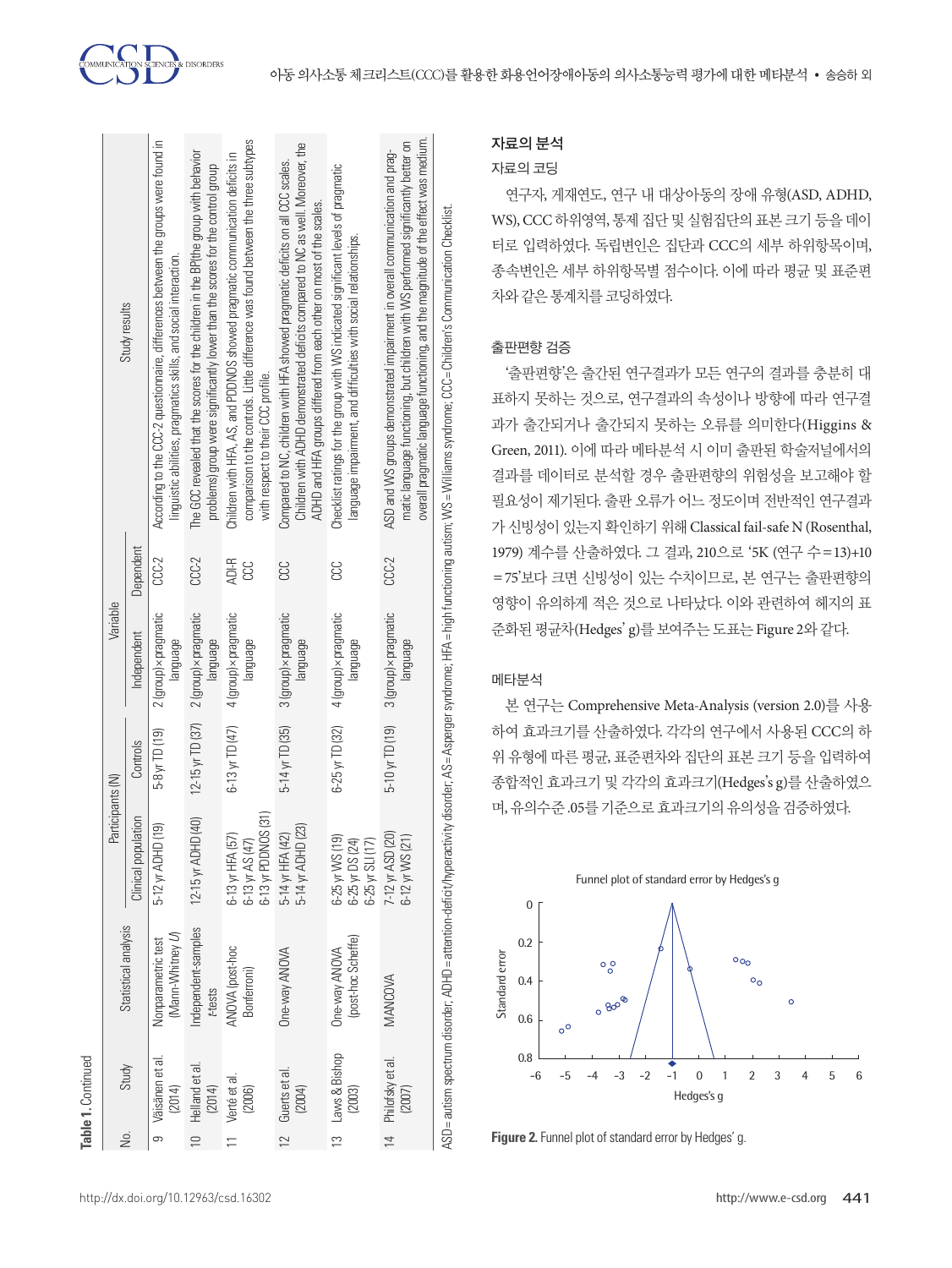

#### 연구 결과

#### 질적분석

#### 연구대상

본 연구의 메타분석을 위해 선정된 학술논문은 학령전기, 학령 기, 청소년기, 청년기에 걸친 광범위한 연령대의 참여자를 대상으 로 하였으며, 연구에 포함된 대상자의 연령범위는 4세에서 25세였 다. 연구대상자의수는 ASD (아스퍼거및고기능자폐포함) 집단이 총 307명, ADHD 집단이총 190명, WS 집단이총 40명으로장애집 단의 총 수는 537명이었으며, 통제 집단인 비장애 집단의 총 수는 562명이었다. 분석에 포함된 연구에서 비교 집단의 하위 유형으로 는 ASD (아스퍼거 및 고기능 자폐 포함)와 통제 집단을 비교한 결과 (N=10)가가장많았고, 그다음으로 ADHD와통제집단을비교한 결과(N=7), WS와통제집단을비교한결과(N=2) 순이었다.

#### 평가도구

본 연구는 의사소통장애 집단과 비장애 집단의 화용언어능력 평가에 대한 메타분석 연구로, 분석 대상논문에서 사용된 평가도 구는 CCC (Bishop, 1998) 또는 CCC-2 (Bishop, 2003)이다. 전체 논 문 14편 중 CCC의 결과를 활용한 논문은 3편, 개정된 CCC-2의 결 과를사용한논문은 11편이었다.

CCC는 양육자 또는 교사가 아동의 의사소통 행동에 관한 문항 에 대해 해당 여부를 기록하는 간접 평가 형식의 도구이다. CCC는

|  |  |  |  |  | <b>Table 2.</b> Children's Communication Checklist 2nd edition (CCC-2) subscales |
|--|--|--|--|--|----------------------------------------------------------------------------------|
|--|--|--|--|--|----------------------------------------------------------------------------------|

|       | Structural                                                    | Pragmatics                                                                                                | Autism/social                           |
|-------|---------------------------------------------------------------|-----------------------------------------------------------------------------------------------------------|-----------------------------------------|
| CCC   | A: Speech<br>B: Syntax<br>D: Coherence                        | C: Inappropriate initiation<br>E: Stereotyped conversation<br>F: Use of context<br>G: Rapport             | H: Social relationships<br>I: Interests |
| CCC-2 | A: Speech<br><b>B:</b> Syntax<br>C: Semantics<br>D: Coherence | E: Inappropriate initiation<br>F: Stereotyped language<br>G: Use of context<br>H: Nonverbal communication | I: Social relations<br>J: Interests     |

**Table 3.** Effect size of ASD, ADHD, and WS versus control participants' CCC score

화용 능력의 특성상 표준화된 평가가 어렵고, 발달 수준에 따라 비 전형성에 대한 판단이 달라진다는 것을 고려하여, 화용 특성을 빠 르고 손쉽게 평가하기 위해 개발되었다. 2003년 CCC-2로 개정되면 서, 10개의 하위 항목에 각 7개씩, 총 70문항으로 구성되었고, 전체 결과를의사소통총점(general communication composite, GCC), 그 리고 사회적 상호작용 일탈 점수(social interaction deviance composite, SIDC) 환산이 가능하다. GCC는 A부터 H에 이르는 하위 항목 점수의 합산이고, SIDC는 A, B, C, D의 합에서 E, F, I, J의 합 을 뺀 값으로, GCC점수가 55점 미만인 경우에 한하여 환산한다. 여기에 E, F, G, H의 합산으로 이루어진 화용점수(pragmatic composite, PRAG)에 따른 표준화된 점수가 제공되는데, CCC에서 화 용점수를 명확히 제시한 것과는 달리 CCC-2에서는 이를 제외시켰 다. 그 이유는 검사자 간 신뢰도와 타당도가 낮아, 그 효과가 비장애 집단과의변별에만국한되기때문이다(Bishop, 2003).

Table 2에 나타난 바와 같이, CCC의 하위항목은 초기 9개이던 것이, CCC-2에서 언어구조적인 측면의 '의미영역'이 추가되면서 10 개로 늘어났다. 이는 CCC-2를 단순히 화용 능력 평가도구로 활용 하는 것이 아니라, 의사소통장애 전반에 걸친 선별도구로 활용하 기 위해서이다(Norbury et al., 2004). CCC-2에서는 하위 항목의 명 칭과세부 문항이 수정되었지만, 전체를 다시 언어구조, 화용, 자폐-사회성의 세 가지 큰 영역으로 분류하였다. 단, 기존에 화용 오류의 대표적인 특성 중 하나로 언급되는 응집력(coherence)의 경우, 화 용언어장애 집단과 SLI 집단을 변별해내는 데 실패하면서 언어구 조적인 영역에 포함하였다. 이에 대해서는 논란의 여지는 있으나, Norbury 등(2004)은 이야기능력은 화용언어능력에 비해 언어 자 체의 핵심적인 능력과 깊은 관계가 있다는 데에서 근거해서 언어구 조영역에 포함시켰다고 설명하였다.

본 연구에서는 CCC의 하위 항목을 모두 변수로 포함시키지 않 고, Table 2에서 제시된 세 가지 영역을 기준으로 점수를 환산하여 분석하였다. GCC는의사소통전반에대한환산점수이므로, 본연 구의 목적에 부합하지 않으며, SIDC는 GCC가 낮은 대상에 한하여 환산 가능하며, 공식에 따른 환산 점수이기 때문에 활용하지 않았다.

|                         |           |             | Effect size and 95% CI |                 |           |       | Homogeneity tests |        |
|-------------------------|-----------|-------------|------------------------|-----------------|-----------|-------|-------------------|--------|
|                         | Hedges' g | Lower limit | Upper limit            | <i>p</i> -value |           | df(0) | <i>p</i> -value   |        |
| All clinical population | $-295$    | $-533$      | $-0.058$               | < 0.05          | 6.013.626 | 194   | < 0.001           | 96.774 |
| ASD                     | $-0.954$  | $-1.320$    | $-587$                 | < .0001         | 3.354.124 | 96    | < .001            | 97.138 |
| <b>ADHD</b>             | .475      | .209        | .741                   | < .0001         | 1.357.172 | 76    | < .001            | 94.400 |
| <b>WS</b>               | $-172$    | $-1.205$    | .860                   | > 0.05          | 761.187   | 20    | < .001            | 97.373 |

ASD= autism spectrum disorder; ADHD= attention-deficit/hyperactivity disorder; WS= Williams syndrome; CCC= Children's Communication Checklist.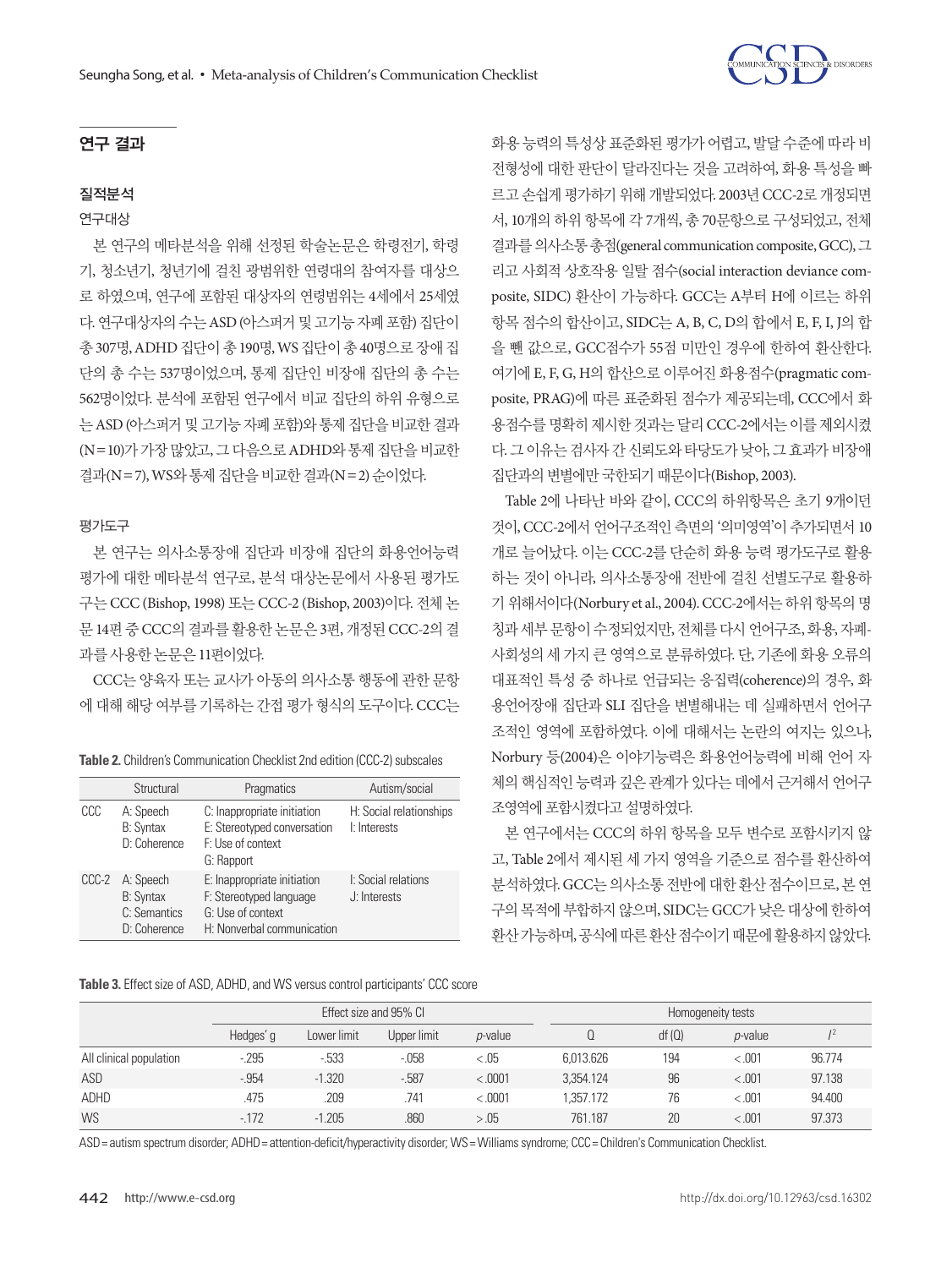| CCC sub-domain |           |             | Effect size and 95% CI |                 |          | Homogeneity tests |                 |        |  |  |  |  |
|----------------|-----------|-------------|------------------------|-----------------|----------|-------------------|-----------------|--------|--|--|--|--|
|                | Hedges' g | Lower limit | Upper limit            | <i>p</i> -value | Q        | df(0)             | <i>p</i> -value | 12     |  |  |  |  |
| ASD vs. TD     |           |             |                        |                 |          |                   |                 |        |  |  |  |  |
| Structural     | $-564$    | $-1.090$    | $-0.037$               | < .05           | 813.882  | 31                | < .001          | 96.191 |  |  |  |  |
| Pragmatics     | $-0.845$  | $-1.499$    | $-191$                 | < .05           | .394.287 | 35                | < .001          | 97.490 |  |  |  |  |
| Autism/social  | $-1.225$  | $-2.072$    | $-0.378$               | $-.01$          | 570.569  | 17                | < .001          | 97.021 |  |  |  |  |
| ADHD vs. TD    |           |             |                        |                 |          |                   |                 |        |  |  |  |  |
| Structural     | .583      | .251        | .915                   | $-.01$          | 262,600  | 26                | < .001          | 90.099 |  |  |  |  |
| Pragmatics     | .619      | .130        | 1.108                  | < .05           | 559.234  | 27                | < .001          | 95.172 |  |  |  |  |
| Autism/social  | .616      | $-170$      | 1.402                  | > .05           | 333.245  | 13                | < .001          | 96.099 |  |  |  |  |

**Table 4.** Effect size of sub-domain results of CCC: each clinical populations vs. controls

CCC= Children's Communication Checklist; ASD= autism spectrum disorder; ADHD= attention-deficit/hyperactivity disorder; TD= typically developing.

# 의사소통장애 집단(ASD, ADHD, WS)과 통제 집단의 CCC 평가결과 비교

CCC를 활용하여 ASD, ADHD, 그리고 WS로 나눈 장애 집단과 통제 집단의 CCC 종합점수 차이에 대한 메타분석 결과는 Table 3 과 같다. 전체 의사소통장애 집단의 효과크기는 *g* =-.295, *p*<.05, 95% 신뢰구간[-.533, -.058]에 해당하여, 비장애 집단과 유의하게 차 이를보였다.

의사소통장애집단의하위그룹중, ASD의효과크기는*g* =-.954, *p*<.0001, 95% 신뢰구간[-1.320, -.587], ADHD의 효과크기는 *g* = .475, *p*<.0001, 95% 신뢰구간[.209, .741], WS의 효과크기는 *g* =. -.172, *p*=.744, 95% 신뢰구간[-1.205, .860]에 해당하였다. ASD와 ADHD, 그리고 WS를 하나의 집단으로 묶어 정상발달 통제 집단 과 CCC 결과의 차이를 살펴봤을 때, 이는 유의하게 나타났다. 그러 나, 하위 그룹으로 나누었을 때, ASD와 ADHD는 CCC 결과가 통 제 집단에 비해 유의하게 낮았지만, WS와 통제집단 간에는 유의한 차이가 없었다. 이에 대한 결과를 Table 3에 제시하였다.

# 통제 집단과 유의한 차이를 보이는 장애 집단(ASD, ADHD)의 CCC 세부프로파일

지금까지 집단 간 비교 결과, 전체 의사소통장애 집단은 비장애 집단과 의미 있는 차이를 보였고, ASD, ADHD 집단 또한 비장애 집단과 유의한 차이를 보였지만, WS 집단은 유의한 차이를 보이지 않았다. 이에따라통제집단과유의한차이를보이는 ASD, ADHD 집단의 CCC 세부프로파일을 살펴보았다. ASD와 비장애 집단, 그 리고 ADHD와 비장애 집단의 Forest Plot은 각각 Appendixes 1, 2 와같다.

집단 간 차이를 불러 일으키는 장애집단의 CCC 하위 영역을 알 아보기 위해 본 연구에서는 언어구조, 화용, 자폐-사회성 영역에 따 른 결과를 분석하였고, 그 결과는 Table 4와 같다. ASD 집단은 언어 구조영역에서 효과크기 *g* =-.564, *p*=.036, 95% 신뢰구간[-1.090,

-.037], 화용영역에서 효과크기 *g* =-.0854, *p*=.036, 95% 신뢰구간 [-1.499, -.191], 그리고 자폐-사회성 영역에서 효과크기 *g* =-1.225, *p*=.005, 95% 신뢰구간[-2.072, -.378]로, 모든 하위 영역에서 비장 애 집단과 유의한 차이를 보였다. ADHD 집단은 언어구조영역에서 효과크기 *g* =.583, *p*=.001, 95% 신뢰구간[.251, .915], 화용영역에서 효과크기 *g* =.619, *p*=.013, 95% 신뢰구간[-.130, 1.108]로 의미 있는 차이를보였으나, 자폐-사회성영역에서는효과크기*g*=.616, *p*=.125, 95% 신뢰구간[-.170, 1.402]로유의한차이를보이지않았다.

## 논의 및 결론

본 연구는 화용 결함이 나타나는 ASD, ADHD, 그리고 WS 집단 이 아동 의사소통 체크리스트(CCC, CCC-2)를 통해 비장애 집단 과 구별되는 의사소통 및 화용 결함을 입증할 수 있는지, 화용을 포함한 언어구조 및 자폐-사회성의 하위영역에서 각 집단 간 세부 프로파일상의 차이가 나타나는지 확인하고자 메타분석을 실시하 였다. 그 결과, ASD와 ADHD 집단은 또래 비장애 집단과 유의한 차이를 보였으나, WS 집단은 유의한 차이를 보이지 않았다. 그룹 간 유의한 차이를 불러일으키는 하위 항목을 알아보기 위해, CCC 를 언어구조, 화용, 자폐-사회성 영역으로 나눈 분류 기준에 따라 집단 간 차이를 분석하였다. 비장애 집단과의 비교 결과, ASD 집단 은 세 영역 모두에서 의미 있는 차이를 보였지만, ADHD 집단은 언 어구조와 화용에서만 유의한 차이를 보였다. 선행 연구결과와 마찬 가지로, 본 메타분석 결과에서도 비장애 집단과 장애 집단을 변별 하는데유의하였다(Norbury et al., 2004; Volden & Phillips, 2010).

장애집단을 ASD, ADHD, WS와 같이 세부적으로 나누어 CCC 결과를 살펴보았을 때, ASD와 ADHD 집단은 비장애 집단과 유의 한 차이를 보였으나, WS 집단은 비장애 집단과 유의한 차이를 보이 지 않았다. 이는 ASD 집단은 전반적인 의사소통 및 화용언어 기술 에서 어려움을 보였으며, ADHD 집단의 경우에도 역시 화용적인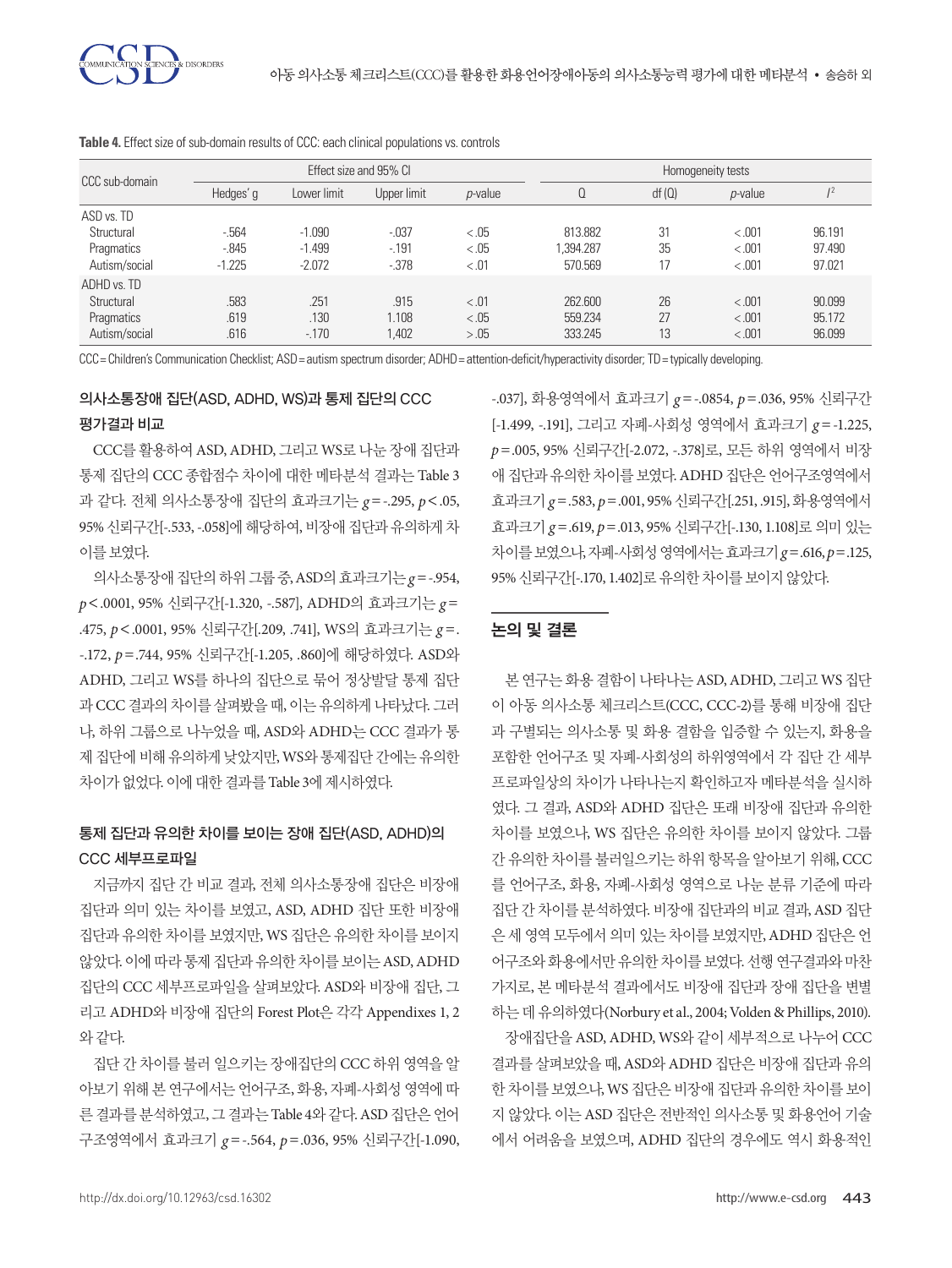

록 더욱 두드러졌다(Geurts & Embrechts, 2008). 이는 ASD 집단이 화용 및 자폐-사회성 영역의 결함뿐 아니라 언어 형식에서의 결함 도 보인다고 보고한 Geurts 등(2004)의 연구와 일치하는 결과이다. 자폐-사회성 영역은 자폐스펙트럼장애의 진단적 특성인 사회적 관 계와 제한된 관심사가 반영된 것으로 볼 수 있다(Norbury et al., 2004). 그러므로 ADHD 집단에서는 나타나지 않았던 이 영역에서 의 어려움이 ASD 집단에서는 유의하게 나타난 것으로 분석된다.

ADHD 집단의 언어구조 및 화용상의 어려움은 이들이 지닌 주 의력 결핍 및 충동성 문제와 더불어 나타난다. 즉 기억 시스템에서 목표 어휘에 접근하고 인출 및 활성화하는 의미론적 결함, 이야기 및 대화능력에서 차례 기다리기, 주제 유지하기에서의 어려움, 이 야기 특성에서의 비조직화 및 취약한 응집력, 그리고 전반적인 화 용상의 결함들이 복합적으로 존재하는 것이다(Engelhardt et al., 2011; Safwat et al., 2013). 이에 따라 ADHD 집단은 언어 사용 또는 운동 반응 조절에서의 낮은 수준의 통제 메커니즘을 보이며, 화용 상의 결함과 더불어 말, 구문, 의미, 응집력 등의 언어구조상의 결함 역시존재한다는것이 CCC를통해서도나타난것으로보인다.

이러한 영역의 특성을 고려할 때, CCC 결과는 ASD나 ADHD를 비장애 집단과 변별하는 데에서 더 나아가, 이 두 집단의 진단적 특 성을 반영한다고 할 수 있다(Bishop, 2003; Norbury et al., 2004). 그 러나 Bishop (2003)이 CCC-2를 개정하며 밝혔듯이, 화용영역은 비 장애 집단과의 변별 수준에서 의미있다는 점이 반영된 것이므로, 화용영역에서 공통적으로 어려움을 보이는 ASD와 ADHD 두 집 단을 직접 비교하는 데에는 주의가 필요하다. 'PRAG'점수가 의사 소통장애 간에 나타나는 화용 프로파일의 상이함을 반영하지 못 한다는 본 연구의 결과가 이를 뒷받침하고 있다.

의사소통장애는 하위 분류에 따라 말·언어 프로파일이 다르고, 이와 같은 차이는 타인과의 상호작용, 더 나아가서는 관계 형성에 영향을 미친다. ASD나 ADHD, 그리고 WS 집단도 진단적 특성에 따라 말·언어 프로파일이 다르므로 각 장애 특성에 따른 화용상 의 어려움 역시 다양하게 나타날 수 있다(Philofsky et al., 2007). 예 를 들어, ASD는 또래관계 형성 및 유지 욕구가 결여되어 있는 것에 기인하여 전반적인 화용 및 사회성 영역에서 결함을 나타내는 반면 (Geurts et al., 2004; Verté et al., 2006), ADHD나 WS는 또래관계 에 대한 욕구는 상당하지만, 타인이 느끼고 생각하는 특정 방식에 대해 고려하는 인지적 통찰력이 부족하기 때문에, 전반적인 화용 능력 및 사회적 관계 형성이 원만하지 않을 수 있다(Tager-Flusberg & Sullivan, 2000). 이들의 각기 다른 화용 및 사회적 능력에서의 어 려움에 대해 적절하게 지원하기 위해, 화용의 세부적인 하위 영역 중 구체적으로 어떤 것이 이들의 어려움에 영향을 미치는지에 대한

어려움을 보인다고 보고한 선행 연구와 일치하는 결과라 할 수 있 다(Bishop & Baird, 2001). WS 집단의 경우 다른 화용 결함을 보이 는 장애 집단에 비해 전반적인 화용언어기술에서 유의하게 나은 수행을 보이며, 높은 공감능력을 지녀 화용에서 약점을 보이지 않 는다고 제안한 결과들과 일치한다(Jones et al., 2000; Philofsky et al., 2007; Rice, Warren, & Betz, 2005). 그러나 WS 집단이 사회적 관계에 대한 강한 열망은 지니나 과도한 친밀함 표현으로 오히려 또 래 관계를 형성 및 유지하는 데에는 어려움을 보여 화용 결함이 나 타날 수 있음을 언급한 연구와는 상반되는 결과이다(Hoffmann, Martens, Fox, Rabidoux, & Andridge, 2013). CCC는 직접 또는 관 찰평가가 아닌 주양육자 또는 아동과 정기적으로 접촉하는 성인에 의한 체크리스트 형식의 간접 평가로, 임상적으로 유의한 의사소 통 및 화용상의 어려움을 선별하는 데에 목적이 있는 만큼, WS 집 단이 보이는 고유한 어려움인 '과도한 사회적 행동(hyper-social behavior)'을 민감하게 탐지하기에는 어려움이 있었을 것으로 분석 된다(Bellugi, Lichtenberger, Jones, Lai, & St. George, 2000). 또한 WS 집단은 타인이 느끼고 생각하는 특정 방식을 고려하는 것에 어 려움을 느끼는 인지적 통찰력의 부족을 보이는 것으로 알려져 있 지만, 타인의 정서에 공감하는 정서적 통찰력은 존재한다고 보고 되고 있기에, 이러한 정서적 통찰력이 존재함으로 인해 이들의 화 용 결함이 부모의 체크리스트를 기반으로 한 CCC를 통해서는 드 러나지 않았을 것으로 추론된다(Tager-Flusberg & Sullivan, 2000). 즉, WS 집단이화용어려움을지닌다고알려진것은언어의구조적 어려움에 기인하기보다는 이 집단의 특징적인 인지능력에서의 전 반적인결함때문일수있다(Stojanovic, 2006).

한편, 비장애 집단과 유의한 차이를 보이는 ASD, ADHD 집단의 경우 각각의 장애 집단 내에서 나타나는 어려움들이 상당히 중첩 될 수 있지만 고유의 어려움은 다를 수 있기 때문에 세부적인 프로 파일을 살펴보는 것은 더욱 의의가 있다. 이에 따라 본 연구는 집단 간의 차이를 불러일으키는 영역으로, 하위 항목을 언어구조, 화용, 자폐-사회성으로 재분류한 것을 활용하였다. 그 결과, ASD 집단은 비장애 집단과 세 영역 모두에서 차이를 보였지만, ADHD 집단은 언어구조와 화용에서만 차이를 보였다. 특히 화용 결함은 일생 동 안 지속되는 반면, 다른 언어구조적 어려움들은 아동이 성숙해감 에 따라 습득될 수 있다고 언급한 선행연구에 근거하여(Rapin & Dunn, 2003), ASD 집단의 경우 화용 및 자폐-사회성 영역에서의 주된 어려움만을 지닐 것으로 예상하였으나, 언어구조 영역에서도 결함을보인 것은주목할 만한점이다. ASD 집단의 아동은 화용및 사회적 관계와 같은 영역에서 더욱 심각한 문제를 보이지만, 구문과 같은 구조언어적 문제 역시 존재하며, 이것은 아동의 연령이 어릴수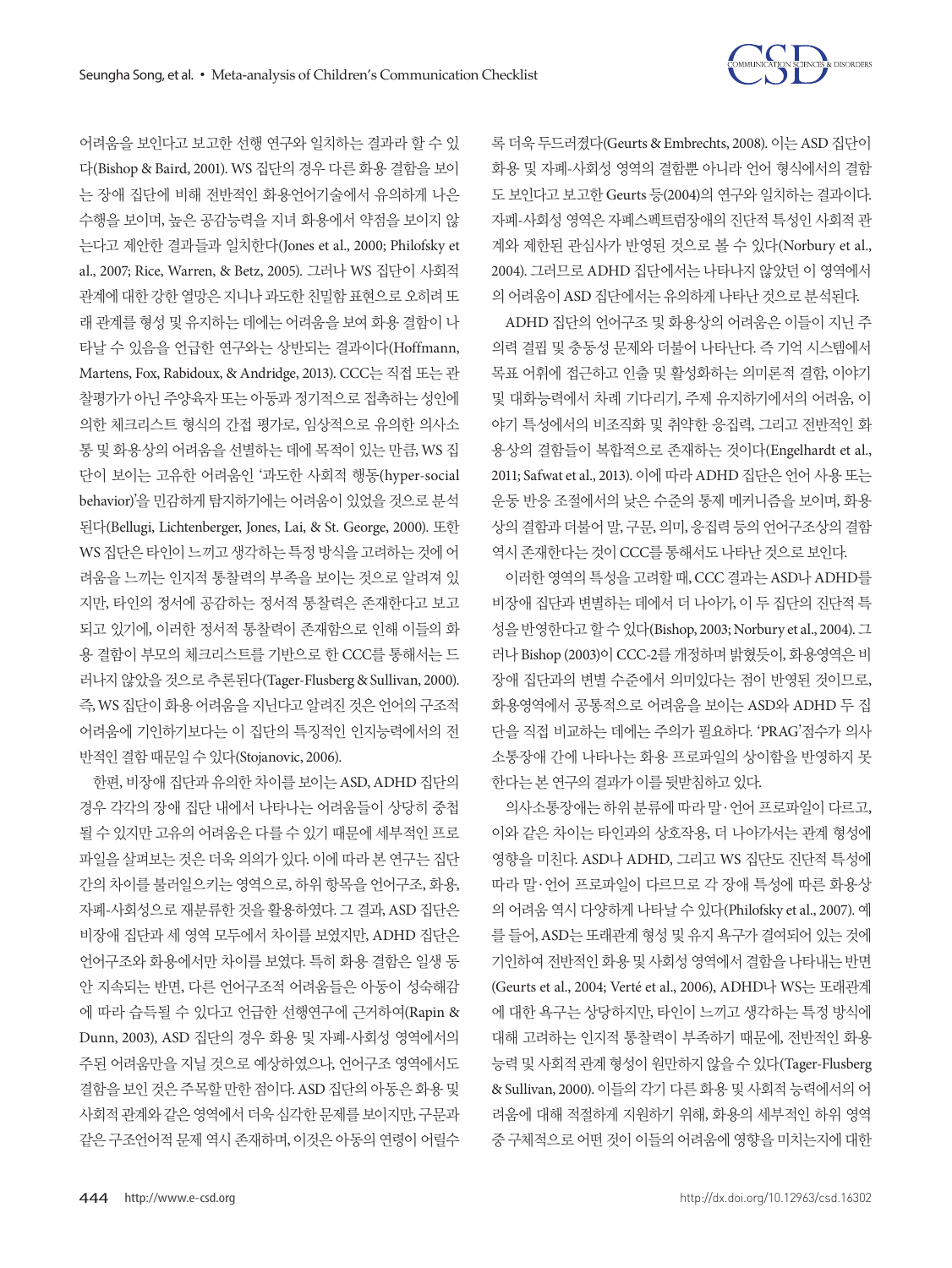원인 분석이 필요하다. 이런 의미에서 CCC는 비장애 집단으로부 터 의사소통 전반 또는 화용상의 문제를 선별하는 데 있어 매우 훌 륭한 도구라 할 수 있다. 하지만 의사소통장애 집단에 따른 각기 다 른 프로파일을 설명하기 위해 단독으로 사용하기에는 충분하지 못 한 것으로 보인다(Norbury et al., 2004). 그러므로 다양한 장애군 의 특성에 따라 화용 문제를 지원하기 위해서는 직접 평가와 병행 하였을 때, 민감도가 잘 반영된 평가가 이루어질 수 있을 것으로 기 대된다.

**N**<br>Ex DISORDERS

결론적으로, 본 연구결과에서 CCC를 통해 의사소통 및 화용상 의 어려움을 선별하고 더욱 세부적인 검사가 필요한 아동들을 확 인하는 데에 도움이 될 수 있으나, 각 장애군에 따른 뚜렷한 차이를 단정짓기에는 무리가 있음을 확인하였다. 따라서, 본 연구의 한계 및 후속연구를 위한 제언으로는 본 연구의 포함 및 제외 기준을 충 족하는 분석 대상의 논문 편수가 14편으로 다소 적은 편수임을 고 려할 때 추후 더 많은 문헌이 포함되거나, 관련 연구들이 더욱 활발 히 진행되어야 할 것이다. 또한, 본 연구에 사용된 문헌에서 연구대 상의 광범위한 연령대로 인해 각 하위 항목에 따른 점수에서 연령 에 따른 차이에 의한 영향력이 통제되지 못했을 가능성이 제기되 므로 후속 연구에서는 보다 한정된 연령대에서의 결과들을 살펴보 아야할것으로보인다.

#### **REFERENCES**

- Adams, C. (2002). Practitioner review: the assessment of language pragmatics. *Journal of Child Psychology and Psychiatry, 43,* 973-987.
- Barkley, R. A. (1997). Behavioral inhibition, sustained attention, and executive functions: constructing a unifying theory of ADHD. *Psychological Bulletin, 121,* 65-94.
- Baron-Cohen, S. (1988). Social and pragmatic deficits in autism: cognitive or affective? *Journal of Autism and Developmental Disorders, 18,* 379-402.
- Bates, E. (1976). *Language in context.* New York: Academic Press.
- Bellugi, U., Lichtenberger, L., Jones, W., Lai, Z., & St. George, M. (2000). The neurocognitive profile of Williams syndrome: a complex pattern of strengths and weaknesses. *Journal of Cognitive Neuroscience, 12*(Supplement 1), 7-29.
- Bishop, D. V. (1998). Development of the Children's Communication Checklist (CCC): a method for assessing qualitative aspects of communicative impairment in children. *Journal of Child Psychology and Psychiatry, 39,*  879-891.
- Bishop, D. V. (2003). *The Children's Communication Checklist: CCC-2.* London: Harcourt Assessment.
- Bishop, D. V., & Adams, C. (1989). Conversational characteristics of children with semantic-pragmatic disorder. II: What features lead to a judgement of inappropriacy? *International Journal of Language & Communication Disorders, 24,* 241-263.
- Bishop, D. V., & Baird, G. (2001). Parent and teacher report of pragmatic aspects of communication: use of the Children's Communication Checklist in a clinical setting. *Developmental Medicine & Child Neurology, 43,* 809- 818.
- Botting, N., & Conti‐Ramsden, G. (2003). Autism, primary pragmatic difficulties, and specific language impairment: can we distinguish them using psycholinguistic markers? *Developmental Medicine & Child Neurology, 45,* 515-524.
- Choi, J., & Lee, Y. (2013). Conversational turn-taking and topic manipulation skills of children with high-functioning autism spectrum disorders. *Communication Science & Disorders, 18,* 12-23.
- Choi, J., & Lee, Y. (2015). Contingency and informativeness of topic maintenance in children with high-functioning autism spectrum disorders. *Communication Science & Disorders, 20,* 413-423.
- Crick, N. R., & Dodge, K. A. (1994). A review and reformulation of social information-processing mechanisms in children's social adjustment. *Psychological Bulletin, 115,* 74-101.
- Curcio, F., & Paccia, J. (1987). Conversations with autistic children: contingent relationships between features of adult input and children's response adequacy. *Journal of Autism and Developmental Disorders, 17,* 81-93.
- Engelhardt, P. E., Corley, M., Nigg, J. T., & Ferreira, F. (2010). The role of inhibition in the production of disfluencies. *Memory & Cognition, 38,* 617- 628.
- Engelhardt, P. E., Ferreira, F., & Nigg, J. T. (2011). Language production strategies and disfluencies in multi-clause network descriptions: a study of adult attention-deficit/hyperactivity disorder. *Neuropsychology, 25,* 442- 453.
- Geurts, H. M., Verté, S., Oosterlaan, J., Roeyers, H., Hartman, C. A., Mulder, E. J., ... & Sergeant, J. A. (2004). Can the Children's Communication Checklist differentiate between children with autism, children with ADHD, and normal controls? *Journal of Child Psychology and Psychiatry, 45,* 1437-1453.
- Geurts, H. M., & Embrechts, M. (2008). Language profiles in ASD, SLI, and ADHD. *Journal of Autism and Developmental Disorders, 38,* 1931-1943.
- Geurts, H. M., Verté, S., Oosterlaan, J., Roeyers, H., & Sergeant, J. A. (2004). How specific are executive functioning deficits in attention deficit hyperactivity disorder and autism? *Journal of Child Psychology and Psychiatry,*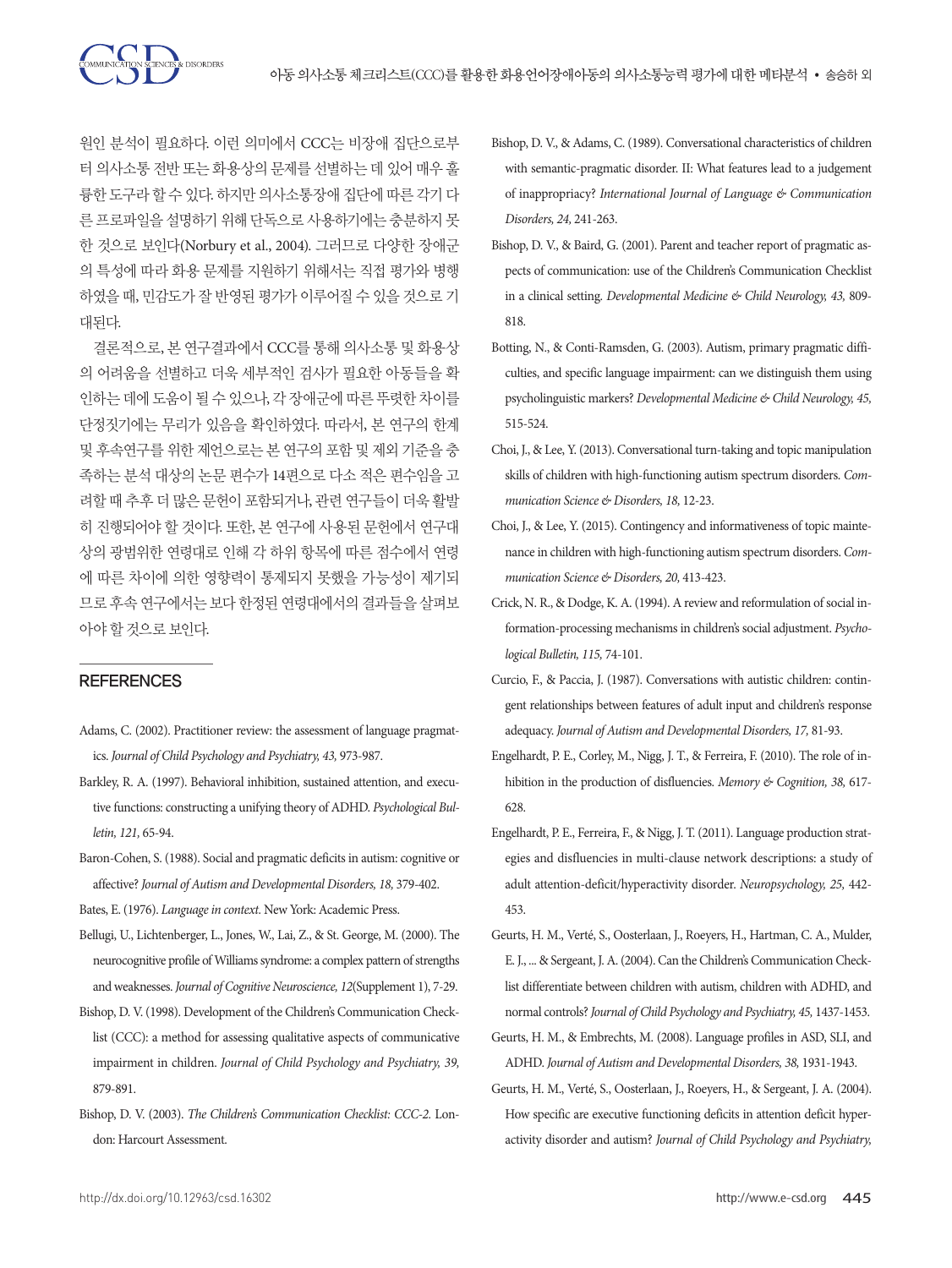

*45,* 836-854.

- Gilchrist, A., Green, J., Cox, A., Burton, D., Rutter, M., & Le Couteur, A. (2001). Development and current functioning in adolescents with Asperger syndrome: a comparative study. *Journal of Child Psychology and Psychiatry, 42,* 227-240.
- Grenell, M. M., Glass, C. R., & Katz, K. S. (1987). Hyperactive children and peer interaction: knowledge and performance of social skills. *Journal of Abnormal Child Psychology, 15,* 1-13.
- Grzadzinski, R., Di Martino, A., Brady, E., Mairena, M. A., O'Neale, M., Petkova, E., ... & Castellanos, F. X. (2011). Examining autistic traits in children with ADHD: does the autism spectrum extend to ADHD? *Journal of Autism and Developmental Disorders, 41,* 1178-1191.
- Helland, W. A., Biringer, E., Helland, T., & Heimann, M. (2010). Exploring language profiles for children with ADHD and children with Asperger syndrome. *Journal of Attention Disorders.* Advanced online publication. http://dx.doi.org/10.1177/1087054710378233.
- Helland, W. A., Posserud, M. B., Helland, T., Heimann, M., & Lundervold, A. J. (2012). Language impairments in children with ADHD and in children with reading disorder. *Journal of Attention Disorders.* Advanced online publication. http://dx.doi.org/10.1177/1087054712461530.
- Helland, W. A., Lundervold, A. J., Heimann, M., & Posserud, M. B. (2014). Stable associations between behavioral problems and language impairments across childhood: the importance of pragmatic language problems. *Research in Developmental Disabilities, 35,* 943-951.
- Higgins, J. P., & Green, S. (2011). *Cochrane handbook for systematic reviews of interventions* (Vol. 5.1.0). Chichester: Wiley-Blackwell.
- Hoffmann, A., Martens, M. A., Fox, R., Rabidoux, P., & Andridge, R. (2013). Pragmatic language assessment in Williams syndrome: a comparison of the test of pragmatic language-2 and the Children's Communication Checklist-2. *American Journal of Speech-Language Pathology, 22,* 198-204.
- Huang-Pollock, C. L., Mikami, A. Y., Pfiffner, L., & McBurnett, K. (2009). Can executive functions explain the relationship between attention deficit hyperactivity disorder and social adjustment? *Journal of Abnormal Child Psychology, 37,* 679-691.
- Jones, W., Bellugi, U., Lai, Z., Chiles, M., Reilly, J., Lincoln, A., ... & Adolphs, R. (2000). Hypersociability in Williams syndrome. *Journal of Cognitive Neuroscience, 12*(Supplement 1), 30-46.
- Kim, Y. T. (2014). *Assessment and Treatment of Language Disorders in Children* (2nd ed.). Seoul: Hakjisa.
- Landa, R., Accardo, P. J., Magnusen, C., & Capute, A. J. (2000). Pragmatic

language intervention for children with autism spectrum disorders. In P. J. Accardo, C. Magnusen, & A. J. Capute (Eds.), *Autism: clinical and research issues* (pp. 163-192). Baltimore, MD: York Press.

- Laws, G., & Bishop, D. V. (2004). Pragmatic language impairment and social deficits in Williams syndrome: a comparison with Down's syndrome and specific language impairment. *International Journal of Language & Communication Disorders, 39,* 45-64.
- Lee, E. J. (2010). Analysis of abroad pragmatic language measures and assessing instruments. *Journal of Speech-Language and Hearing Disorders, 19,* 109-132.
- Lord, C., & Paul, R. (1997). Language and communication in autism. *Handbook of Autism and Pervasive Developmental Disorders, 2,* 195-225.
- Mervis, C. B., & Klein-Tasman, B. P. (2000). Williams syndrome: cognition, personality, and adaptive behavior. *Mental Retardation and Developmental Disabilities Research Reviews, 6,* 148-158.
- Norbury, C. F., Nash, M., Baird, G., & Bishop, D. V. (2004). Using a parental checklist to identify diagnostic groups in children with communication impairment: a validation of the Children's Communication Checklist-2. *International Journal of Language & Communication Disorders, 39,* 345- 364.
- Norris, J., & Hoffman, P. R. (1993). *Whole language intervention for schoolage children.* San Diego, CA: Singular Publishing Group.
- Oh, S., Lee, E. J., & Kim, Y. T. (2012). Preliminary study on developing test items of children's pragmatic language checklist. *Journal of Speech-Language & Hearing Disorders, 21,* 111-135.
- Phelps-Terasaki, D., & Phelps-Gunn, T. (2007). *TOPL-2: Test of Pragmatic Language-2.* Austin, TX: Pro-Ed.
- Philofsky, A., Fidler, D. J., & Hepburn, S. (2007). Pragmatic language profiles of school-age children with autism spectrum disorders and Williams syndrome. *American Journal of Speech-Language Pathology, 16,* 368-380.
- Prizant, B. M., & Rydell, P. J. (1984). Analysis of functions of delayed echolalia in autistic children. *Journal of Speech, Language, and Hearing Research, 27,* 183-192.
- Prutting, C. A., & Kittchner, D. M. (1987). A clinical appraisal of the pragmatic aspects of language. *Journal of Speech and hearing Disorders, 52,* 105-119.
- Rapin, I., & Dunn, M. (2003). Update on the language disorders of individuals on the autistic spectrum. *Brain and Development, 25,* 166-172.
- Rice, M. L., Warren, S. F., & Betz, S. K. (2005). Language symptoms of developmental language disorders: an overview of autism, Down syndrome, fragile X, specific language impairment, and Williams syndrome. *Applied*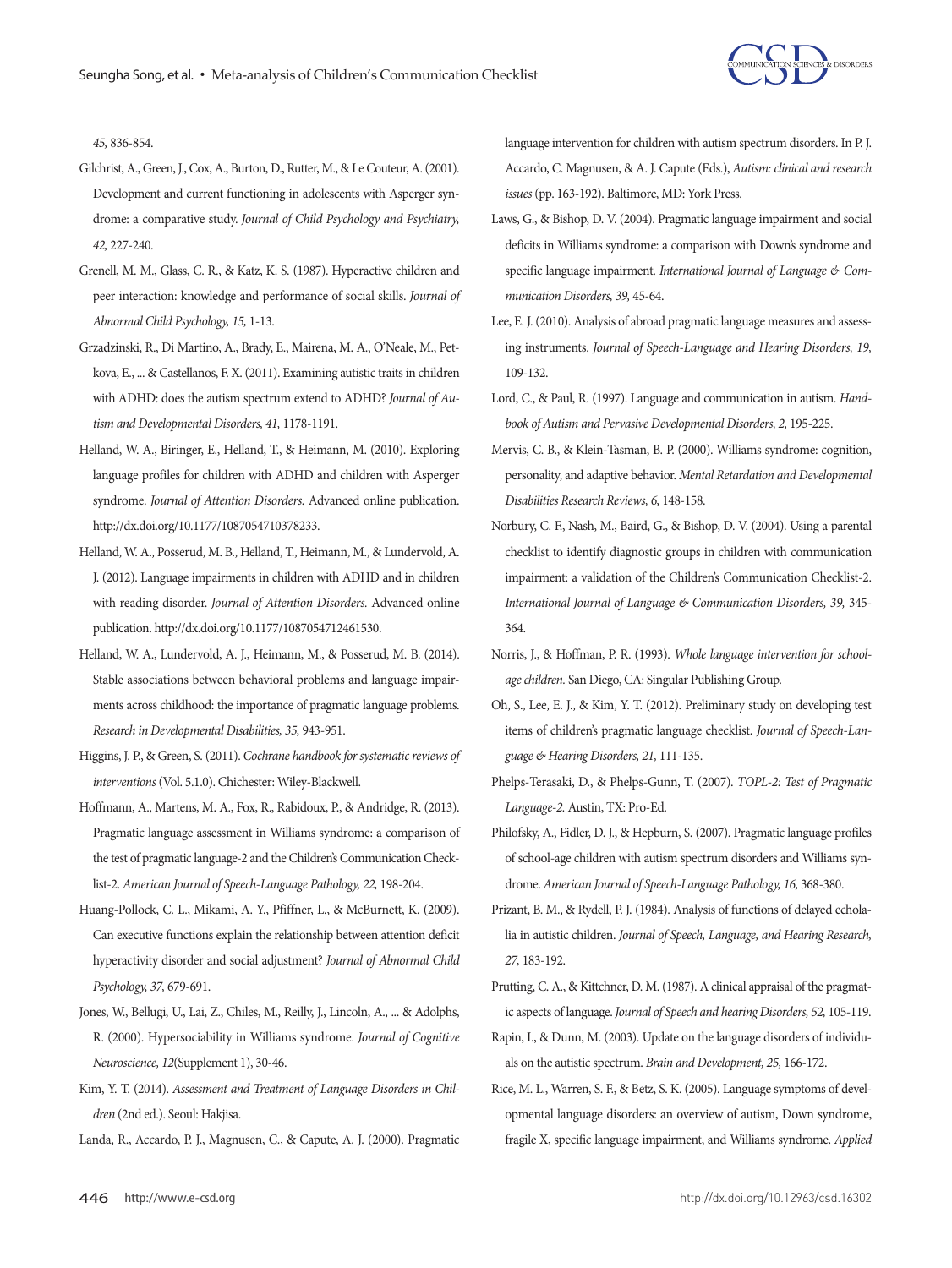*Psycholinguistics, 26,* 7-27.

- Rosenthal, R. (1978). Combining results of independent studies. *Psychological Bulletin, 85,* 185-193.
- Sadiq, F. A., Slator, L., Skuse, D., Law, J., Gillberg, C., & Minnis, H. (2012). Social use of language in children with reactive attachment disorder and autism spectrum disorders. *European Child & Adolescent Psychiatry, 21,*  267-276.
- Safwat, R. F., Hamid, A. A., Salam, A. A., Amin, O. R., Mostafa, A., & Hamed, H. (2013). Pragmatic skills in attention-deficit hyperactivity disorder (AD-HD). *Egyptian Journal of Neurology, Psychiatry & Neurosurgery, 50,* 61-66.
- Semel, E. M., & Rosner, S. R. (2003). *Understanding Williams syndrome: behavioral patterns and interventions.* Mahwah, NJ: Lawrence Erlbaum Associates.
- Seo, Y. K., & Ahn, S. W. (2015). A feasibility study of CCC-2 as a screening instrument for children with communication disorders. *Journal of Speech-Language & Hearing Disorders, 24,* 319-332.
- Sim, H. S. (2010). Korean and speech-language pathology. *New Korean Life, 20,* 65-78.
- Simmons, E. S. (2013). Yale in vivo pragmatic protocol. In F. R. Volkmar (Ed.), *Encyclopedia of autism spectrum disorders* (pp. 3416-3416). New York: Springer.
- Staikova, E., Gomes, H., Tartter, V., McCabe, A., & Halperin, J. M. (2013). Pragmatic deficits and social impairment in children with ADHD. *Journal of Child Psychology and Psychiatry, 54,* 1275-1283.
- Stone, W. L., & Caro-Martinez, L. M. (1990). Naturalistic observations of spontaneous communication in autistic children. *Journal of Autism and Developmental Disorders, 20,* 437-453.
- Stojanovic, I. (2006). What is said, linguistic meaning, and directly referential expressions. *Philosophy Compass, 1,* 373-397.
- Strømme, P., Bjømstad, P. G., & Ramstad, K. (2002). Prevalence estimation of Williams syndrome. *Journal of Child Neurology, 17,* 269-271.
- Tager-Flusberg, H. (1996). Brief report: current theory and research on language and communication in autism. *Journal of Autism and Developmental disorders, 26,* 169-172.

Tager-Flusberg, H., & Sullivan, K. (2000). A componential view of theory of

mind: evidence from Williams syndrome. *Cognition, 76,* 59-90.

- Tager-Flusberg, H., Paul, R., & Lord, C. (2005). Language and communication in autism. In F. R. Volkmar (Ed.), *Handbook of autism and pervasive developmental disorders* (3rd ed., pp. 335-364). Hoboken, NJ: John Wiley & Sons.
- Timler, G. R. (2014). Use of the Children's Communication Checklist-2 for classification of language impairment risk in young school-age children with attention deficit/hyperactivity disorder. *American Journal of Speech-Language Pathology, 23*(1), 73-83.
- Timler, G. R. (2014). Use of the Children's Communication Checklist-2 for classification of language impairment risk in young school-age children with attention-deficit/hyperactivity disorder. *American Journal of Speech-Language Pathology, 23,* 73-83.
- Väisänen, R., Loukusa, S., Moilanen, I., & Yliherva, A. (2014). Language and pragmatic profile in children with ADHD measured by Children's Communication Checklist 2nd edition. *Logopedics Phoniatrics Vocology, 39,*  179-187.
- Verté, S., Geurts, H. M., Roeyers, H., Rosseel, Y., Oosterlaan, J., & Sergeant, J. A. (2006). Can the Children's Communication Checklist differentiate autism spectrum subtypes? *Autism, 10,* 266-287.
- Volden, J. (2002). Features leading to judgements of inappropriacy in the language of speakers with autism: a preliminary study. *Journal of Speech Language Pathology and Audiology, 26,* 138-146.
- Volden, J. (2004). Conversational repair in speakers with autism spectrum disorder. *International Journal of Language & Communication Disorders, 39,* 171-189.
- Volden, J., & Phillips, L. (2010). Measuring pragmatic language in speakers with autism spectrum disorders: comparing the Children's Communication Checklist-2 and the Test of Pragmatic Language. *American Journal of Speech-Language Pathology, 19,* 204-212.
- Young, E. C., Diehl, J. J., Morris, D., Hyman, S. L., & Bennetto, L. (2005). The use of two language tests to identify pragmatic language problems in children with autism spectrum disorders. *Language, Speech, and Hearing Services in Schools, 36,* 62-72.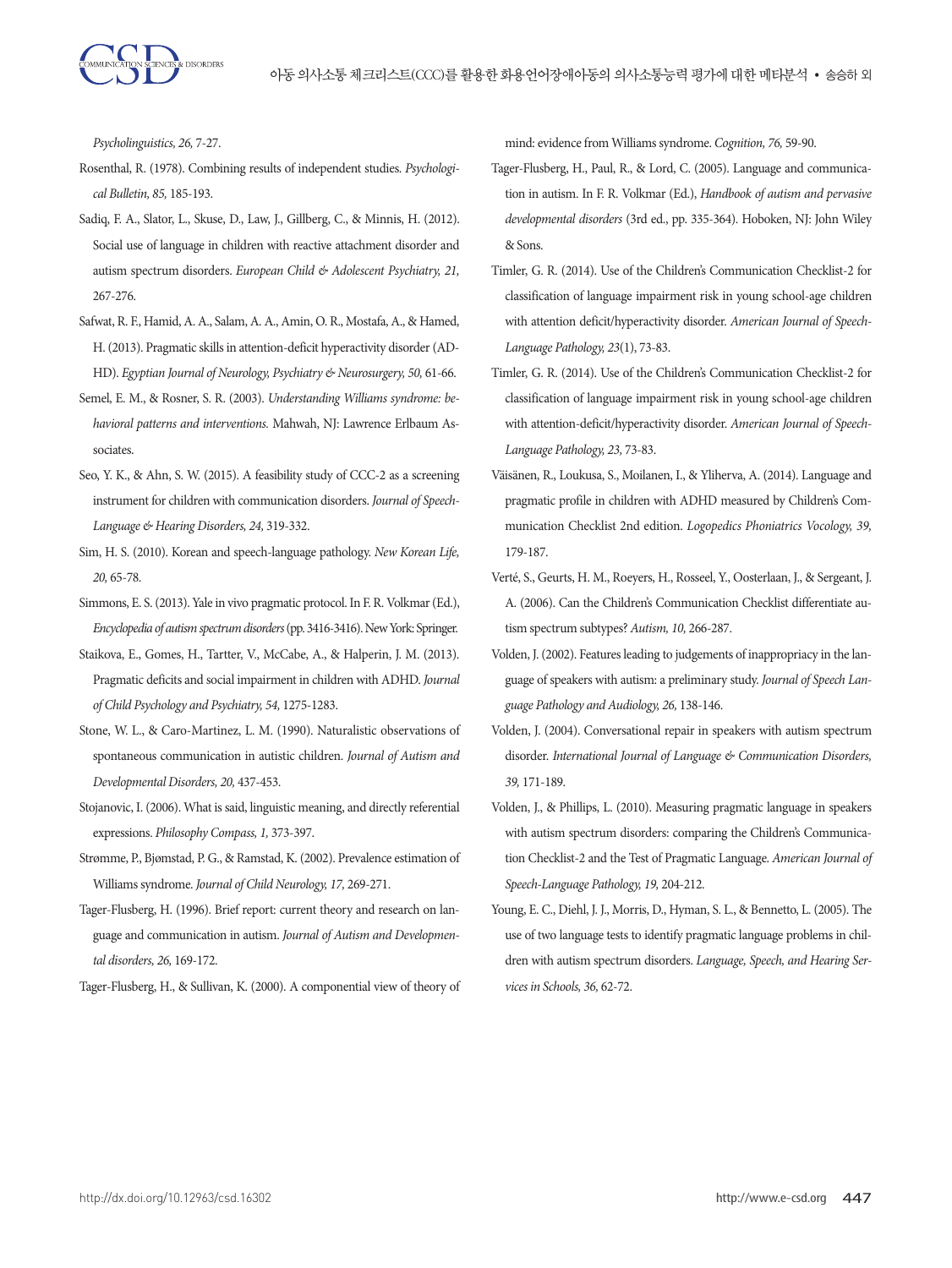

# **Appendix 1.** Forest plot of meta-analysis: ASD vs. TD

| Study name                                                                                                  | Subgroup within study Outcome  |                                                                       |                        |                | Statistics for each study |                                     |                            |                       |                | Hedges's g and 95%CI                       |
|-------------------------------------------------------------------------------------------------------------|--------------------------------|-----------------------------------------------------------------------|------------------------|----------------|---------------------------|-------------------------------------|----------------------------|-----------------------|----------------|--------------------------------------------|
|                                                                                                             |                                |                                                                       | Hedges's Standard<br>g | error          | Variance                  | Lower Upper<br>limit                | limit                      | Z-Value               | p-Value        |                                            |
| Volden, & Phillips (2010)                                                                                   | ASD/TD                         | CCC-2(GCC)                                                            | $-3.353$               | 0.543          | 0.294                     | $-4.417$                            | $-2.290$                   | $-6.179$              | 0.000          |                                            |
| Volden, & Phillips (2010)<br>Helland etal.(2010)                                                            | ASD/TD<br><b>AS/TD</b>         | CCC-2(SIDC)<br>CCC-2(A:SPEECH)                                        | $-2.836$<br>0.766      | 0.494<br>0.303 | 0.244<br>0.092            | $-3.805$<br>0.173                   | $-1.867$<br>1.360          | $-5.736$<br>2.531     | 0.000<br>0.011 |                                            |
| Helland etal.(2010)                                                                                         | <b>AS/TD</b>                   | CCC-2(B:SYNTAX)                                                       | 1,093                  | 0.313          | 0.098                     | 0.479                               | 1.707                      | 3.489                 | 0.000          |                                            |
| Helland et al.(2010)<br>Helland et al.(2010)                                                                | <b>AS/TD</b><br><b>AS/TD</b>   | CCC-2(C:SEMANTICS)<br>CCC-2(D:COHERENCE)                              | 2138<br>2641           | 0.366<br>0.400 | 0.134<br>0.160            | 1421<br>1.858                       | 2856<br>3.424              | 5840<br>6.610         | 0.000<br>0.000 |                                            |
| Helland etal.(2010)                                                                                         | <b>AS/TD</b>                   | CCC-2(E: INAPPRORIATE INITIATION)                                     | 2.962                  | 0.423          | 0.179                     | 2.133                               | 3.790                      | 7.005                 | 0.000          |                                            |
| Helland et al.(2010)                                                                                        | <b>AS/TD</b>                   | CCC-2(F: STEREOTYPED LANGUAGE)                                        | 2227                   | 0.372          | 0.138                     | 1,498                               | 2.955                      | 5.991                 | 0.000          |                                            |
| Helland etal.(2010)<br>Helland etal.(2010)                                                                  | <b>AS/TD</b><br><b>AS/TD</b>   | CCC-2(G:USEOF CONTEXT)<br>CCC-2(H:NONVERBAL COM)                      | 2242<br>2.430          | 0.373<br>0.385 | 0.139<br>0.148            | 1.512<br>1.675                      | 2.973<br>3.184             | 6.017<br>6,311        | 0.000<br>0.000 |                                            |
| Helland etal.(2010)                                                                                         | <b>AS/TD</b>                   | CCC-2(I:SOCIAL RELATIONS)                                             | 2344                   | 0.379          | 0.144                     | 1.601                               | 3.088                      | 6.180                 | 0.000          |                                            |
| Helland etal.(2010)<br>Geurts.&Embrechts(2008)                                                              | <b>AS/TD</b><br>ASD/TD         | CCC-2(J:NTERESTS)<br>CCC-2(A:SPEECH)                                  | 2.768<br>0.381         | 0.409<br>0.261 | 0.167<br>0.068            | 1.967<br>$-0.131$                   | 3.569<br>0.894             | 6.775<br>1.458        | 0.000<br>0.145 |                                            |
| Geurts, & Embrechts (2008)                                                                                  | ASD/TD                         | CCC-2(B:SYNTAX)                                                       | 0.051                  | 0.259          | 0.067                     | $-0.457$                            | 0.558                      | 0.195                 | 0.845          |                                            |
| Geurts, & Embrechts (2008)<br>Geurts, & Embrechts (2008)                                                    | ASD/TD<br>ASD/TD               | CCC-2(C:SEMANTICS)<br>CCC-2(D:COHERENCE)                              | 0.442<br>1,379         | 0.262<br>0.289 | 0.069<br>0.084            | $-0.072$<br>0.813                   | 0.956<br>1.946             | 1.684<br>4.773        | 0.092<br>0.000 |                                            |
| Geurts, & Embrechts (2008)                                                                                  | ASD/TD                         | CCC-2(E: NAPPRORIATE INITIATION)                                      | 1435                   | 0.291          | 0.085                     | 0.864                               | 2.006                      | 4925                  | 0.000          |                                            |
| Geurts.&Embrechts(2008)<br>Geurts, & Embrechts (2008)                                                       | ASD/TD<br>ASD/TD               | CCC-2(F:STEREOTYPED LANGUAGE)<br>CCC-2(G:USEOF CONTEXT)               | 1.135<br>1.634         | 0280<br>0.300  | 0.078<br>0.090            | 0.587<br>1.046                      | 1.683<br>2.223             | 4058<br>5.443         | 0.000<br>0.000 |                                            |
| Geurts, & Embrechts (2008)                                                                                  | ASD/TD                         | CCC-2(GCC)                                                            | 1,660                  | 0.301          | 0.091                     | 1.069                               | 2.251                      | 5.507                 | 0.000          |                                            |
| Geurts, & Embrechts (2008)                                                                                  | ASD/TD                         | CCC-2(GPS)                                                            | 1.851                  | 0.311          | 0.097                     | 1,242                               | 2.460                      | 5.954                 | 0.000          |                                            |
| Geurts. & Embrechts (2008)<br>Geurts. & Embrechts (2008)                                                    | ASD/TD<br>ASD/TD               | CCC-2(H:NONVERBAL COM)<br>CCC-2(I:SOCIAL RELATIONS)                   | 1.710<br>$-0.254$      | 0.304<br>0260  | 0.092<br>0.068            | 1.114<br>$-0.764$                   | 2.305<br>0.256             | 5.627<br>$-0.977$     | 0.000<br>0.328 |                                            |
| Geurts, & Embrechts (2008)                                                                                  | ASD/TD                         | CCC-2(J:INTERESTS)                                                    | 1,470                  | 0293           | 0.086                     | 0.896                               | 2.044                      | 5.020                 | 0.000          |                                            |
| Geurts, & Embrechts (2008)<br>Sadiq, Slator, Skuse, Law, Gilberg, & Minnis (2022)                           | ASD/TD<br>ASD/TD               | CCC-2(SIDC)<br>CCC(A:SPEECH)                                          | 1.403<br>0.207         | 0290<br>0211   | 0.084<br>0.044            | 0.834<br>$-0.206$                   | 1.971<br>0.620             | 4.838<br>0.982        | 0.000<br>0.326 |                                            |
| Sadiq, Slator, Skuse, Law, Gilberg, & Minnis (2023)                                                         | ASD/TD                         | CCC(B:SYNTAX)                                                         | $-0.257$               | 0211           | 0.044                     | $-0.671$                            | 0.156                      | $-1220$               | 0.223          |                                            |
| Sadiq, Slator, Skuse, Law, Gilberg, & Minnis (2024)<br>Sadiq, Slator, Skuse, Law, Gilberg, & Minnis (2025)  | ASD/TD<br>ASD/TD               | CCC(C: INAPPRORIATE INITIATION)<br>CCC(D:Coherence)                   | $-0.779$<br>$-1.672$   | 0218<br>0244   | 0.047<br>0.059            | $-1.206$<br>$-2.150$                | $-0.352$<br>$-1.194$       | $-3.575$<br>$-6.856$  | 0.000<br>0.000 |                                            |
| Sadiq, Slator, Skuse, Law, Gilberg, & Minnis (2026)                                                         | ASD/TD                         | CCC(E Stereoptyped Conversation)                                      | $-1.371$               | 0233           | 0.054                     | $-1828$                             | $-0.913$                   | $-5875$               | 0.000          |                                            |
| Sadiq, Slator, Skuse, Law, Gilberg, & Minnis (2027)<br>Sadio, Slator, Skuse, Law, Gillbero, & Minnis (2028) | ASD/TD                         | CCC(F:Use of conversational context)<br>CCC(G:Conversational rapport) | $-0.787$               | 0218           | 0.048                     | $-1214$                             | $-0.360$                   | $-3.610$              | 0.000<br>0.188 |                                            |
| Sadiq, Slator, Skuse, Law, Gilberg, & Minnis (2029)                                                         | ASD/TD<br>ASD/TD               | CCC(H:Social relationships)                                           | $-0.278$<br>$-1.769$   | 0211<br>0.248  | 0.045<br>0.061            | $-0.691$<br>$-2.254$                | 0.136<br>$-1.283$          | $-1.315$<br>$-7.143$  | 0.000          |                                            |
| Sadiq, Slator, Skuse, Law, Gilberg, & Minnis (2030)                                                         | ASD/TD                         | CCC(Linterests)                                                       | $-1.429$               | 0235           | 0.055                     | $-1.890$                            | $-0.967$                   | $-6.073$              | 0.000          |                                            |
| Sadiq, Slator, Skuse, Law, Gilberg, & Minnis (2031)<br>Norbury, Nash, Baird, Bishop(2004)                   | ASD/TD<br><b>ASP/TD</b>        | CCC(C-G:Pragmatics)<br>CCC-2(A:SPEECH)                                | $-1.406$<br>$-1.821$   | 0234<br>0.428  | 0.055<br>0.183            | $-1.865$<br>$-2.661$                | $-0.946$<br>$-0.982$       | $-5.996$<br>$-4252$   | 0.000<br>0.000 |                                            |
| Norbury, Nash, Baird, Bishop(2004)                                                                          | <b>ASP/TD</b>                  | CCC-2(B:SYNTAX)                                                       | $-1.980$               | 0.439          | 0.193                     |                                     | $-2.841 - 1.119$           | $-4.509$              | 0.000          |                                            |
| Norbury, Nash, Baird, Bishop(2004)<br>Norbury, Nash, Baird, Bishop(2004)                                    | <b>ASP/TD</b><br><b>ASP/TD</b> | CCC-2(C:SEMANTICS)<br>CCC-2(D:COHERENCE)                              | $-2.166$<br>$-3.160$   | 0.453<br>0.536 | 0.205<br>0.288            | $-3.053$<br>$-4211$                 | $-1.279$<br>$-2.109$       | $-4.785$<br>$-5.892$  | 0.000<br>0.000 |                                            |
| Norbury, Nash, Baird, Bishop(2004)                                                                          | <b>ASP/TD</b>                  | CCC-2(E: INAPPRORIATE INITIATION)                                     | $-2278$                | 0.461          | 0213                      | $-3.182 - 1.374$                    |                            | $-4.939$              | 0.000          |                                            |
| Norbury, Nash, Baird, Bishop(2004)                                                                          | <b>ASP/TD</b>                  | CCC-2(F:STEREOTYPED LANGUAGE)                                         | $-2.564$               | 0.484          | 0.234                     | $-3.512$                            | $-1.615$                   | $-5.296$              | 0.000          |                                            |
| Norbury, Nash, Baird, Bishop(2004)<br>Norbury, Nash, Baird, Bishop(2004)                                    | <b>ASP/TD</b><br><b>ASP/TD</b> | CCC-2(G:USE OF CONTEXT)<br>CCC-2(H:NONVERBALCOM)                      | $-4.324$<br>$-3.743$   | 0651<br>0.592  | 0424<br>0.350             | $-5600 - 3048$<br>$-4.903$          | $-2.582$                   | $-6642$<br>$-6322$    | 0.000<br>0.000 |                                            |
| Norbury, Nash, Baird, Bishop(2004)                                                                          | <b>ASP/TD</b>                  | CCC-2(I:SOCIAL RELATIONS)                                             | $-4.082$               | 0.626          | 0.392                     | $-5.309$                            | $-2.855$                   | $-6.520$              | 0.000          |                                            |
| Norbury, Nash, Baird, Bishop(2004)<br>Norbury, Nash, Baird, Bishop(2004)                                    | <b>ASP/TD</b><br><b>HFATD</b>  | CCC-2(J: INTERESTS)<br>CCC-2(A:SPEECH)                                | $-2.823$<br>$-1.730$   | 0.506<br>0.395 | 0.256<br>0.156            | $-3.814$<br>$-2.505$                | $-1.831$<br>$-0.955$       | $-5.577$<br>$-4.374$  | 0.000<br>0.000 |                                            |
| Norbury, Nash, Baird, Bishop(2004)                                                                          | <b>HFATD</b>                   | CCC-2(B:SYNTAX)                                                       | $-3216$                | 0.511          | 0261                      | $-4.219$                            | $-2.214$                   | $-6.290$              | 0.000          |                                            |
| Norbury, Nash, Baird, Bishop(2004)                                                                          | <b>HFATD</b><br><b>HFATD</b>   | CCC-2(C:SEMANTICS)<br>CCC-2(D:COHERENCE)                              | $-3298$<br>$-4.031$    | 0.519<br>0.588 | 0269<br>0346              | $-4.315$<br>$-5.183$                | $-2.281$<br>$-2.878$       | $-6.358$<br>$-6.855$  | 0.000<br>0.000 |                                            |
| Norbury, Nash, Baird, Bishop(2004)<br>Norbury, Nash, Baird, Bishop(2004)                                    | <b>HFATD</b>                   | CCC-2(E: INAPPRORIATE INITIATION)                                     | $-2.261$               | 0.432          | 0.187                     | $-3.107$                            | $-1.414$                   | $-5.232$              | 0.000          |                                            |
| Norbury, Nash, Baird, Bishop(2004)                                                                          | <b>HFATD</b>                   | CCC-2(F:STEREOTYPED LANGUAGE)                                         | $-3.326$               | 0.521          | 0.272                     | $-4.348$                            | $-2.304$                   | $-6.381$              | 0.000          |                                            |
| Norbury, Nash, Baird, Bishop(2004)<br>Norbury, Nash, Baird, Bishop(2004)                                    | <b>HFATD</b><br><b>HFATD</b>   | CCC-2(G:USE OF CONTEXT)<br>CCC-2(H:NONVERBALCOM)                      | $-5.075$<br>$-4.632$   | 0.694<br>0.648 | 0.482<br>0.420            | $-6.436$<br>$-5.903$                | $-3.715$<br>$-3.362$       | $-7.313$<br>$-7.146$  | 0.000<br>0.000 |                                            |
| Norbury, Nash, Baird, Bishop(2004)                                                                          | <b>HFATD</b>                   | CCC-2(I:SOCIAL RELATIONS)                                             | $-5.315$               | 0.719          | 0.517                     | $-6.724$                            | $-3.905$                   | $-7.390$              | 0.000          |                                            |
| Norbury, Nash, Baird, Bishop(2004)<br>Verte et al.(2006)                                                    | <b>HFATD</b><br>AS/TD          | CCC-2(J:INTERESTS)<br>A: Speech                                       | $-2.546$<br>$-0.738$   | 0454<br>0.212  | 0.206<br>0.045            | $-3436$<br>$-1.153$                 | $-1656$<br>$-0.323$        | $-5606$<br>$-3.488$   | 0.000<br>0.000 |                                            |
| Verte et al.(2006)                                                                                          | AS/TD                          | B: Syntax                                                             | $-0.601$               | 0.209          | 0.044                     | $-1.011$                            | $-0.191$                   | $-2.874$              | 0.004          |                                            |
| Verte et al.(2006)<br>Verte et al.(2006)                                                                    | AS/TD<br><b>AS/TD</b>          | C: happropriate Initiation<br>D:Coherence                             | $-1.461$<br>$-2.543$   | 0.231<br>0.276 | 0.053<br>0.076            | $-1.913$<br>$-3.084$                | $-1.009$<br>$-2.002$       | $-6.334$<br>$-9.209$  | 0.000<br>0.000 |                                            |
| Verte et al.(2006)                                                                                          | AS/TD                          | E: Stereotyped Conversation                                           | $-2.018$               | 0.252          | 0.064                     | $-2.512$                            | $-1.524$                   | $-8.006$              | 0.000          |                                            |
| Verte et al.(2006)                                                                                          | AS/TD                          | F: Use of converational context                                       | $-2.564$               | 0.277          | 0.077                     | $-3.107$                            | $-2.020$                   | $-9.249$              | 0.000          |                                            |
| Verte et al.(2006)<br>Verte et al.(2006)                                                                    | AS/TD<br>AS/TD                 | G: Converational Rapport<br>H: Social relations                       | $-3.010$<br>$-2.871$   | 0.300<br>0.293 | 0.090<br>0.086            | $-3.598$<br>$-3.444$                | $-2.422$<br>$-2.297$       | $-10.031$<br>$-9.806$ | 0.000<br>0.000 |                                            |
| Verte et al.(2006)                                                                                          | AS/TD                          | l: Interests                                                          | $-1.770$               | 0.242          | 0.059                     |                                     | $-2.244 - 1.296$           | $-7.316$              | 0.000          |                                            |
| Verte et al.(2006)<br>Verte et al.(2006)                                                                    | <b>AS/TD</b><br><b>HFATD</b>   | Pragmatic Composite(C-G)<br>A: Speech                                 | $-3212$<br>$-1.202$    | 0.311<br>0.213 | 0.097<br>0.045            | $-3.821$<br>$-1.619$                | $-2.602$<br>$-0.786$       | $-10.327$<br>$-5.656$ | 0.000<br>0.000 |                                            |
| Verte et al.(2006)                                                                                          | <b>HFATD</b>                   | B: Syntax                                                             | $-1.064$               | 0.209          | 0.044                     | $-1474$                             | $-0654$                    | $-5.090$              | 0.000          |                                            |
| Verte et al.(2006)<br>Verte et al.(2006)                                                                    | <b>HFATD</b><br><b>HFATD</b>   | C: Inappropriate Initiation<br>D:Coherence                            | $-1.836$<br>$-2.829$   | 0.233<br>0.277 | 0.054<br>0.077            | $-2.293$<br>$-3.371$                | $-1.378$<br>$-2.286$       | $-7.867$<br>$-10212$  | 0.000<br>0.000 |                                            |
| Verte et al.(2006)                                                                                          | <b>HFATD</b>                   | E: Stereotyped Conversation                                           | $-2.049$               | 0.242          | 0.058                     | $-2.522$                            | $-1.575$                   | $-8.475$              | 0.000          |                                            |
| Verte et al.(2006)                                                                                          | <b>HFATD</b><br><b>HFATD</b>   | F:Use of converational context                                        | $-3.044$<br>$-2.832$   | 0.288          | 0.083<br>0.077            | $-3.608$<br>$-3.376$                | $-2.480$                   | $-10.579$<br>$-10219$ | 0.000<br>0.000 |                                            |
| Verte et al.(2006)<br>Verte et al.(2006)                                                                    | <b>HFATD</b>                   | G: Converational Rapport<br>H: Social relations                       | $-3.048$               | 0.277<br>0.288 | 0.083                     |                                     | $-2.289$<br>$-3613 - 2484$ | $-10,586$             | 0.000          |                                            |
| Verte et al.(2006)                                                                                          | <b>HFATD</b>                   | l: hterests                                                           | -2.262                 | 0.251          | 0.063                     | $-2.753$                            | $-1.771$                   | $-9.023$              | 0.000          |                                            |
| Verte et al.(2006)<br>Guerts et al.(2004)                                                                   | <b>HFATD</b><br><b>HFATD</b>   | Pragmatic Composite(C-G)<br>A: Speech                                 | $-3.580$<br>$-1.055$   | 0.316<br>0.242 | 0.100<br>0.059            | $-4.199$<br>$-1.530$                | $-2.961$<br>$-0.581$       | $-11.328$<br>$-4.361$ | 0.000<br>0.000 |                                            |
| Guerts et al.(2004)                                                                                         | <b>HFATD</b>                   | B: Syntax                                                             | $-1.133$               | 0.244          | 0.060                     | $-1.612 - 0.654$                    |                            | $-4.637$              | 0.000          |                                            |
| Guerts et al.(2004)<br>Guerts et al.(2004)                                                                  | <b>HFATD</b><br><b>HFATD</b>   | C: Inappropriate Initiation<br>D:Coherence                            | $-1.681$<br>$-2.559$   | 0.264<br>0.306 | 0.094                     | $0.070 - 2.198$<br>$-3.159 - 1.959$ | $-1.164$                   | $-6.368$<br>$-8.353$  | 0.000<br>0.000 |                                            |
| Guerts et al. (2004)                                                                                        | <b>HFATD</b>                   | E:Stereotyped Conversation                                            | $-2.209$               | 0.288          | 0.083                     | $-2773$                             | $-1644$                    | $-7666$               | 0.000          |                                            |
| Guerts et al.(2004)<br>Guerts et al.(2004)                                                                  | <b>HFATD</b><br><b>HFATD</b>   | F:Use of converational context<br>G:Converational Rapport             | $-2.860$<br>$-2.741$   | 0.323<br>0.316 | 0.104<br>0.100            | $-3.493$<br>$-3.361$                | $-2.226$<br>$-2.120$       | $-8.849$<br>$-8.662$  | 0.000<br>0.000 |                                            |
| Guerts et al.(2004)                                                                                         | <b>HFATD</b>                   | H: Social relations                                                   | $-2.422$               | 0.299          | 0.089                     | $-3.008$                            | $-1.836$                   | $-8.099$              | 0.000          |                                            |
| Guerts et al.(2004)                                                                                         | <b>HFATD</b><br><b>HFATD</b>   | l: Interests                                                          | $-1.525$               | 0.258<br>0.349 | 0.066                     | $-2.030$<br>$-3.984$                | $-1.020$                   | $-5.916$<br>$-9.445$  | 0.000          |                                            |
| Guerts et al.(2004)<br>Philofsky, Fidler, & Hepburn(2007)                                                   | ASD/TD                         | Pragmatic Composite(C-G)<br>CCC-2(A:SPEECH)                           | $-3.299$<br>1.501      | 0.357          | 0.122<br>0.127            | 0.801                               | $-2.615$<br>2200           | 4,205                 | 0.000<br>0.000 |                                            |
| Philofsky, Fidler, & Hepburn(2007)                                                                          | ASD/TD                         | CCC-2(B:SYNTAX)                                                       | 2297                   | 0.408          | 0.166                     | 1.498                               | 3.096                      | 5.636                 | 0.000          |                                            |
| Philofsky, Fidler, & Hepburn(2007)<br>Philofsky, Fidler, & Hepburn(2007)                                    | ASD/TD<br>ASD/TD               | CCC-2(C:SEMANTICS)<br>CCC-2(D:COHERENCE)                              | 2289<br>3.305          | 0.407<br>0.488 | 0.166<br>0.239            | 1.491<br>2.348                      | 3.086<br>4263              | 5.623<br>6.767        | 0.000<br>0.000 |                                            |
| Philofsky, Fidler, & Hepburn(2007)                                                                          | ASD/TD                         | CCC-2(E: INAPPRORIATE INITIATION)                                     | 2.764                  | 0.443          | 0.196                     | 1.895                               | 3.633                      | 6.236                 | 0.000          |                                            |
| Philofsky, Fidler, & Hepburn(2007)<br>Philofsky, Fidler, & Hepburn(2007)                                    | <b>ASD/TD</b><br>ASD/TD        | CCC-2(F:STEREOTYPED LANGUAGE)<br>CCC-2(G:USEOF CONTEXT)               | 3.347<br>3.059         | 0.492<br>0.467 | 0.242<br>0.218            | 2.383<br>2.143                      | 4,312<br>3.975             | 6.803<br>6.544        | 0.000<br>0.000 |                                            |
| Philofsky, Fidler, & Hepburn(2007)                                                                          | ASD/TD                         | CCC-2(GCC)                                                            | $-5.126$               | 0.660          | 0.435                     | $-6.419$                            | $-3.832$                   | $-7.769$              | 0.000          |                                            |
| Philofsky, Fidler, & Hepburn(2007)<br>Philofsky, Fidler, & Hepburn(2007)                                    | ASD/TD<br><b>ASD/TD</b>        | CCC-2(H:NONVERBAL COM.)<br>CCC-2(I:SOCIAL RELATIONS)                  | 3.827<br>0.071         | 0.535<br>0.314 | 0.286<br>0.099            | 2.778<br>$-0.544$                   | 4,876<br>0.686             | 7.153<br>0.226        | 0.000<br>0.821 |                                            |
| Philofsky, Fidler, & Hepburn(2007)                                                                          | ASD/TD                         | CCC-2(J:INTERESTS)                                                    | 2.898                  | 0.454          | 0.206                     | 2.008                               | 3.788                      | 6.383                 | 0.000          |                                            |
| Philofsky, Fidler, & Hepburn(2007)                                                                          | <b>ASD/TD</b>                  | PRAG                                                                  | $-4.895$               | 0.637          | 0.406                     | $-6.143$                            | $-3.646$                   | $-7.685$<br>$-27.474$ | 0.000<br>0.000 |                                            |
|                                                                                                             |                                |                                                                       | $-0.862$               | 0.031          | 0.001                     | $-0.923$                            | $-0.800$                   |                       |                | $-2.00$<br>$-1.00$<br>0.00<br>1.00<br>2.00 |
|                                                                                                             |                                |                                                                       |                        |                |                           |                                     |                            |                       |                |                                            |
|                                                                                                             |                                |                                                                       |                        |                |                           |                                     |                            |                       |                | ASD<br>TD                                  |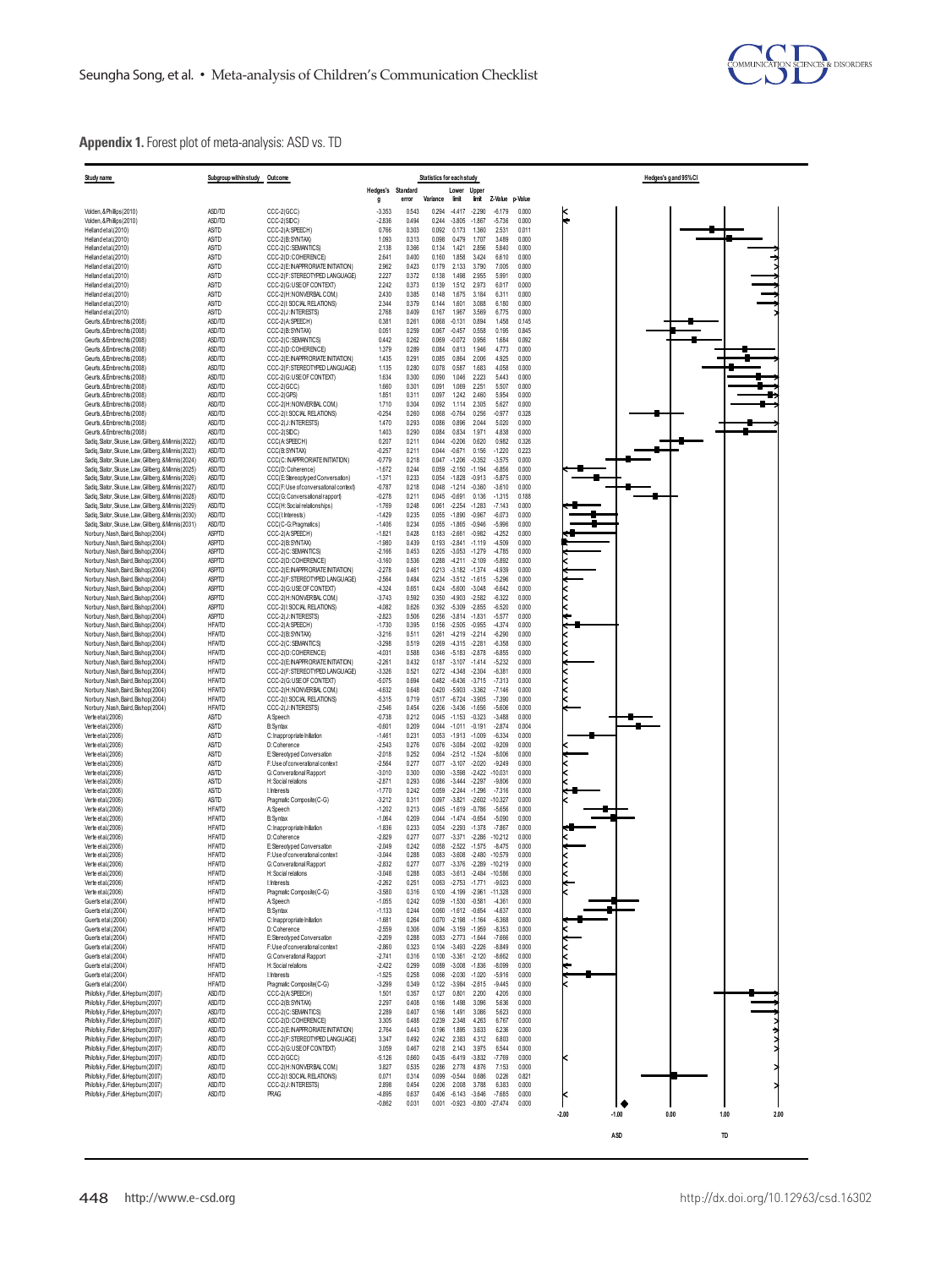## **Appendix 2.** Forest plot of meta-analysis: ADHD vs. TD

| Study name                                                                                                                                                               | Subgroup within study   Outcome |                                                                    |                      |                | Statistics for each study |                                              |                      |                      |                   | Hedges's g and 95%CI |
|--------------------------------------------------------------------------------------------------------------------------------------------------------------------------|---------------------------------|--------------------------------------------------------------------|----------------------|----------------|---------------------------|----------------------------------------------|----------------------|----------------------|-------------------|----------------------|
|                                                                                                                                                                          |                                 |                                                                    | Hedges's Standard    |                |                           | Lower Upper                                  |                      |                      |                   |                      |
|                                                                                                                                                                          |                                 |                                                                    | Я                    | error          | Variance                  | limit                                        | limit                | Z-Value              | p-Value           |                      |
| Helland et al.(2010)                                                                                                                                                     | ADHD/TD                         | CCC-2(A:SPEECH)                                                    | 0.881                | 0.276          | 0.076                     | 0.339                                        | 1423                 | 3.187                | 0.001             |                      |
| Helland et al.(2010)<br>Helland et al.(2010)                                                                                                                             | ADHD/TD<br>ADHD/TD              | CCC-2(B:SYNTAX)<br>CCC-2(C:SEMANTICS)                              | 0.786<br>1.877       | 0.274<br>0.318 | 0.075<br>0.101            | 0.249<br>1.254                               | 1.323<br>2.500       | 2.871<br>5.909       | 0.004<br>0.000    |                      |
| Helland et al.(2010)                                                                                                                                                     | ADHD/TD                         | CCC-2(D:COHERENCE)                                                 | 1.837                | 0.316          | 0.100                     | 1.218                                        | 2.455                | 5.821                | 0.000             |                      |
| Helland et al.(2010)                                                                                                                                                     | ADHD/TD                         | CCC-2(E: NAPPRORIATE INITIATION)                                   | 1.877                | 0.318          | 0.101                     | 1,255                                        | 2.500                | 5.909                | 0.000             |                      |
| Helland et al.(2010)                                                                                                                                                     | ADHD/TD                         | CCC-2(F: STEREOTYPED LANGUAGE)                                     | 1.381                | 0.294          | 0.086                     | 0.805                                        | 1.958                | 4697                 | 0.000             |                      |
| Helland et al.(2010)                                                                                                                                                     | ADHD/TD                         | CCC-2(G:USE OF CONTEXT)                                            | 1.964                | 0.322          | 0.104                     | 1.332                                        | 2.596                | 6.094                | 0.000             |                      |
| Helland et al.(2010)<br>Helland et al.(2010)                                                                                                                             | ADHD/TD<br>ADHD/TD              | CCC-2(H:NONVERBAL COM)<br>CCC-2(I:SOCIAL RELATIONS)                | 1,398<br>1,976       | 0.295<br>0.323 | 0.087<br>0.104            | 0.820<br>1.343                               | 1.975<br>2.609       | 4.742<br>6.118       | 0.000<br>0.000    |                      |
| Helland et al.(2010)                                                                                                                                                     | ADHD/TD                         | CCC-2(J: NTERESTS)                                                 | 2.002                | 0.324          | 0.105                     | 1.366                                        | 2.638                | 6.172                | 0.000             |                      |
| Geurts, & Embrechts (2008)                                                                                                                                               | ADHD/TD                         | CCC-2(A:SPEECH)                                                    | 0.577                | 0.265          | 0.070                     | 0.059                                        | 1.096                | 2.182                | 0.029             |                      |
| Geurts, & Embrechts (2008)                                                                                                                                               | ADHD/TD                         | CCC-2(B: SYNTAX)                                                   | 0.343                | 0.261          | 0.068                     | $-0.169$                                     | 0.854                | 1.313                | 0.189             |                      |
| Geurts, & Embrechts (2008)                                                                                                                                               | ADHD/TD                         | CCC-2(C:SEMANTICS)                                                 | 0.627                | 0.266          | 0.071                     | 0.107                                        | 1.148                | 2,363                | 0.018             |                      |
| Geurts, & Embrechts (2008)<br>Geurts, & Embrechts (2008)                                                                                                                 | ADHD/TD<br>ADHD/TD              | CCC-2(D:COHERENCE)<br>CCC-2(E INAPPRORIATE INITIATION)             | 0.868<br>0.975       | 0.271<br>0.274 | 0.074<br>0.075            | 0.337<br>0.437                               | 1,400<br>1.513       | 3,200<br>3.552       | 0.001<br>0.000    |                      |
| Geurts, & Embrechts (2008)                                                                                                                                               | ADHD/TD                         | CCC-2(F: STEREOTYPED LANGUAGE)                                     | 0.526                | 0.264          | 0.070                     | 0.009                                        | 1.043                | 1.995                | 0.046             |                      |
| Geurts, & Embrechts (2008)                                                                                                                                               | ADHD/TD                         | CCC-2(G:USE OF CONTEXT)                                            | 0.907                | 0.272          | 0.074                     | 0.373                                        | 1441                 | 3.330                | 0.00.             |                      |
| Geurts, & Embrechts (2008)                                                                                                                                               | <b>ADHD/TD</b>                  | CCC-2(GCC)                                                         | 0.950                | 0.274          | 0.075                     | 0.414                                        | 1,487                | 3.472                | 0.00 <sub>1</sub> |                      |
| Geurts, & Embrechts (2008)                                                                                                                                               | ADHD/TD                         | CCC-2(GPS)                                                         | 0.956                | 0.274          | 0.075                     | 0.419                                        | 1,493                | 3.491                | 0.000             |                      |
| Geurts, & Embrechts (2008)<br>Geurts, & Embrechts (2008)                                                                                                                 | ADHD/TD<br>ADHD/TD              | CCC-2(H:NONVERBALCOM)<br>CCC-2(I:SOCIAL RELATIONS)                 | 0.696<br>$-1.163$    | 0.267<br>0.281 | 0.071<br>0.079            | 0.173<br>$-1.713$                            | 1,219<br>$-0.612$    | 2,606<br>$-4.142$    | 0.009<br>0.000    |                      |
| Geurts, & Embrechts (2008)                                                                                                                                               | ADHD/TD                         | CCC-2(J:INTERESTS)                                                 | 0.993                | 0.275          | 0.076                     | 0.454                                        | 1.531                | 3.609                | 0.000             |                      |
| Geurts, & Embrechts (2008)                                                                                                                                               | ADHD/TD                         | CCC-2(SIDC)                                                        | 0.462                | 0.263          | 0.069                     | $-0.052$                                     | 0.977                | 1.761                | 0.078             |                      |
| Helland et al.(2012)                                                                                                                                                     | ADHD/TD                         | CCC-2(A: SPEECH)                                                   | 0.656                | 0.319          | 0.102                     | 0.031                                        | 1,281                | 2.056                | 0.040             |                      |
| Helland et al.(2012)                                                                                                                                                     | ADHD/TD                         | CCC-2(B: SYNTAX)                                                   | 0.569                | 0.317          | 0.100                     | $-0.052$                                     | 1.189                | 1.795                | 0.073             |                      |
| Helland et al.(2012)<br>Helland et al.(2012)                                                                                                                             | ADHD/TD<br>ADHD/TD              | CCC-2(C:SEMANTICS)<br>CCC-2(D:COHERENCE)                           | 1.125<br>1,300       | 0.335<br>0.343 | 0.112<br>0.117            | 0.469<br>0.628                               | 1.782<br>1.971       | 3.361<br>3.792       | 0.001<br>0.000    |                      |
| Helland et al.(2012)                                                                                                                                                     | ADHD/TD                         | CCC-2(E: NAPPRORIATE INITIATION)                                   | 1,590                | 0.358          | 0.128                     | 0.889                                        | 2.291                | 4445                 | 0.000             |                      |
| Helland et al.(2012)                                                                                                                                                     | ADHD/TD                         | CCC-2(F:STEREOTYPED LANGUAGE)                                      | 1.051                | 0.332          | 0.110                     | 0.401                                        | 1.701                | 3.167                | 0.002             |                      |
| Helland et al.(2012)                                                                                                                                                     | ADHD/TD                         | CCC-2(G:USE OF CONTEXT)                                            | 1.473                | 0.351          | 0.123                     | 0.785                                        | 2.162                | 4.193                | 0.000             |                      |
| Helland et al.(2012)                                                                                                                                                     | ADHD/TD                         | CCC-2(H:NONVERBAL COM)                                             | 1,393                | 0.347          | 0.121                     | 0.712                                        | 2.073                | 4.012                | 0.000             |                      |
| Helland et al.(2012)<br>Helland et al.(2012)                                                                                                                             | ADHD/TD<br>ADHD/TD              | CCC-2(I:SOCIAL RELATIONS)<br>CCC-2(J: NTERESTS)                    | 1.624<br>1.776       | 0.360<br>0.368 | 0.129<br>0.136            | 0.919<br>1.054                               | 2.328<br>2498        | 4,516<br>4821        | 0.000<br>0.000    |                      |
| Grxadzinski, Martino, Brady, Mairena, O'Neale, Petkova, Lord, & Castellanos (2011)                                                                                       | ADHD-/TD                        | CCC-2(A:SPEECH)                                                    | 0.000                | 0.183          | 0.034                     | $-0.360$                                     | 0.360                | 0.000                | 1.000             |                      |
| Grxadzinski, Martino, Brady, Mairena, O'Neale, Petkova, Lord, & Castellanos (2011)                                                                                       | ADHD-/TD                        | CCC-2(B: SYNTAX)                                                   | $-0.331$             | 0.185          | 0.034                     | $-0.693$                                     | 0.031                | $-1.793$             | 0.073             |                      |
| Grxadzinski, Martino, Brady, Mairena, O'Neale, Petkova, Lord, & Castellanos (2011)                                                                                       | ADHD-/TD                        | CCC-2(C:SEMANTICS)                                                 | $-0.862$             | 0.192          | 0.037                     | $-1,238$                                     | $-0.486$             | $-4.494$             | 0.000             |                      |
| Grxadzinski, Martino, Brady, Mairena, O'Neale, Petkova, Lord, & Castellanos (2011)                                                                                       | ADHD-/TD                        | CCC-2(D:COHERENCE)                                                 | $-0.662$             | 0.188          | 0.035                     | $-1.032$                                     | $-0.293$             | $-3.516$             | 0.000             |                      |
| Grxadzinski, Martino, Brady, Mairena, O'Neale, Petkova, Lord, & Castellanos (2011)<br>Grxadzinski, Martino, Brady, Mairena, O'Neale, Petkova, Lord, & Castellanos (2011) | ADHD-/TD<br>ADHD-/TD            | CCC-2(E INAPPRORIATE NITIATION)<br>CCC-2(F: STEREOTYPED LANGUAGE)  | $-1.325$<br>$-0.402$ | 0.202          | 0.041<br>0.034            | $-1.722$                                     | $-0.928$<br>$-0.038$ | $-6.544$             | 0.000<br>0.030    |                      |
| Grxadzinski, Martino, Brady, Mairena, O'Neale, Petkova, Lord, & Castellanos (2011)                                                                                       | ADHD-/TD                        | CCC-2(G:USE OF CONTEXT)                                            | $-0.662$             | 0.185<br>0.188 | 0.035                     | $-0.765$<br>$-1.032$                         | $-0.293$             | $-2.168$<br>$-3.516$ | 0.000             |                      |
| Grxadzinski, Martino, Brady, Mairena, O'Neale, Petkova, Lord, & Castellanos (2011)                                                                                       | ADHD-/TD                        | CCC-2(GCC)                                                         | $-0.925$             | 0.193          | 0.037                     | $-1.304$                                     | $-0.547$             | $-4.795$             | 0.000             |                      |
| Grxadzinski, Martino, Brady, Mairena, O'Neale, Petkova, Lord, & Castellanos (2011)                                                                                       | ADHD-/TD                        | CCC-2(H:NONVERBAL COM)                                             | $-0.803$             | 0.191          | 0.036                     | $-1.177$                                     | $-0.430$             | $-4213$              | 0.000             |                      |
| Grxadzinski, Martino, Brady, Mairena, O'Neale, Pelkova, Lord, & Castellanos (2011)                                                                                       | ADHD-/TD                        | CCC-2(I:SOCIAL RELATIONS)                                          | $-1205$              | 0.199          | 0.040                     | $-1.596$                                     | $-0.814$             | $-6.047$             | 0.000             |                      |
| Grxadzinski, Martino, Brady, Mairena, O'Neale, Petkova, Lord, & Castellanos (2011)<br>Grxadzinski, Martino, Brady, Mairena, O'Neale, Petkova, Lord, & Castellanos (2011) | ADHD-/TD<br>ADHD-/TD            | CCC-2(J:INTERESTS)<br>CCC-2(SIDC)                                  | $-0.994$<br>$-1.023$ | 0.194<br>0.195 | 0.038<br>0.038            | $-1.375$<br>$-1.405$                         | $-0.613$<br>$-0.641$ | $-5.112$<br>$-5.246$ | 0.000<br>0.000    |                      |
| Vaisanen, Loukusa, Moilanen & Yliherva(2014)                                                                                                                             | ADHD/TD                         | CCC-2(A:SPEECH)                                                    | 0.962                | 0.336          | 0.113                     | 0.303                                        | 1.621                | 2.860                | 0.004             |                      |
| Vaisanen, Loukusa, Moilanen & Yliherva(2014)                                                                                                                             | ADHD/TD                         | CCC-2(B:SYNTAX)                                                    | 1.170                | 0.345          | 0.119                     | 0.495                                        | 1.846                | 3.394                | 0.001             |                      |
| Vaisanen, Loukusa, Moilanen & Yliherva(2014)                                                                                                                             | ADHD/TD                         | CCC-2(C:SEMANTICS)                                                 | 1.527                | 0.363          | 0.132                     | 0.816                                        | 2238                 | 4209                 | 0.000             |                      |
| Vaisanen, Loukusa, Moilanen & Yliherva(2014)                                                                                                                             | ADHD/TD                         | CCC-2(D:COHERENCE)                                                 | 1.850                | 0.382          | 0.146                     | 1.101                                        | 2.598                | 4842                 | 0.000             |                      |
| Vaisanen, Loukusa, Moilanen & Yliherva(2014)<br>Vaisanen, Loukusa, Moilanen & Yliherva(2014)                                                                             | ADHD/TD<br>ADHD/TD              | CCC-2(E: INAPPRORIATE INITIATION)<br>CCC-2(F:STEREOTYPED LANGUAGE) | 2.552<br>1,323       | 0.432<br>0.352 | 0.187<br>0.124            | 1.706<br>0.633                               | 3.399<br>2.013       | 5,908<br>3.757       | 0.000<br>0.000    |                      |
| Vaisanen, Loukusa, Moilanen & Yliherva(2014)                                                                                                                             | ADHD/TD                         | CCC-2(G:USE OF CONTEXT)                                            | 2.037                | 0.394          | 0.155                     | 1.264                                        | 2.810                | 5.166                | 0.000             |                      |
| Vaisanen, Loukusa, Moilanen & Yliherva(2014)                                                                                                                             | ADHD/TD                         | CCC-2(GCC)                                                         | $-2.711$             | 0.445          | 0.198                     | $-3.582$                                     | $-1.840$             | $-6.098$             | 0.000             |                      |
| Vaisanen, Loukusa, Moilanen & Yliherva(2014)                                                                                                                             | ADHD/TD                         | CCC-2(H:NONVERBALCOM)                                              | 1,586                | 0.366          | 0.134                     | 0.869                                        | 2.304                | 4333                 | 0.000             |                      |
| Vaisanen, Loukusa, Moilanen & Yliherva(2014)                                                                                                                             | ADHD/TD                         | CCC-2(I:SOCIAL RELATIONS)                                          | 2.332                | 0.415          | 0.172                     | 1.518                                        | 3.146                | 5,616                | 0.000             |                      |
| Vaisanen, Loukusa, Moilanen & Yliherva(2014)<br>Vaisanen, Loukusa, Moilanen & Yliherva(2014)                                                                             | ADHD/TD<br>ADHD/TD              | CCC-2(J: INTERESTS)<br>CCC-2(SIDC)                                 | 0.971<br>$-0.802$    | 0.337<br>0.331 | 0.113<br>0.109            | 0.312<br>$-1.451$                            | 1.631<br>$-0.154$    | 2,885<br>$-2.426$    | 0.004<br>0.015    |                      |
| Helland et al.(2014)                                                                                                                                                     | ADHD/TD                         | A:CCC-speech                                                       | 0.668                | 0.327          | 0.107                     | 0.027                                        | 1,308                | 2.044                | 0.041             |                      |
| Helland et al.(2014)                                                                                                                                                     | ADHD/TD                         | B:CCC-Syntax                                                       | 0.581                | 0.325          | 0.105                     | $-0.055$                                     | 1,217                | 1.789                | 0.074             |                      |
| Helland et al.(2014)                                                                                                                                                     | ADHD/TD                         | C:Semantics                                                        | 1.133                | 0.343          | 0.118                     | 0.460                                        | 1,806                | 3,302                | 0.00              |                      |
| Helland et al.(2014)<br>Helland et al.(2014)                                                                                                                             | ADHD/TD<br>ADHD/TD              | D:Coherence<br>E Inappropriate initiation                          | 1.323<br>1.605       | 0.352<br>0.367 | 0.124<br>0.135            | 0.633<br>0.886                               | 2.013<br>2.325       | 3.759<br>4,372       | 0.000<br>0.000    |                      |
| Helland et al.(2014)                                                                                                                                                     | ADHD/TD                         | F:Stereotyped language                                             | 1.070                | 0.341          | 0.116                     | 0.403                                        | 1.737                | 3.142                | 0.002             |                      |
| Helland et al.(2014)                                                                                                                                                     | ADHD/TD                         | G:Use of context                                                   | 1492                 | 0.361          | 0.130                     | 0.785                                        | 2.199                | 4.135                | 0.000             |                      |
| Helland et al.(2014)                                                                                                                                                     | ADHD/TD                         | H:Nonverbal                                                        | 1.422                | 0.357          | 0.128                     | 0.722                                        | 2.122                | 3.983                | 0.000             |                      |
| Helland et al.(2014)                                                                                                                                                     | ADHD/TD                         | I: Social relations                                                | 1.655                | 0.370          | 0.137                     | 0.929                                        | 2,380                | 4,472                | 0.000             |                      |
| Helland et al.(2014)                                                                                                                                                     | adhd/TD                         | J: Interests                                                       | 1.597                | 0.367          | 0.134                     | 0.879                                        | 2,316                | 4,356                | 0.000             |                      |
| Guerts etal.(2004)<br>Guerts etal.(2004)                                                                                                                                 | ADHD/TD<br>ADHD/TD              | A: Speech<br>B: Syntax                                             | $-0.273$<br>$-0.848$ | 0.266<br>0.276 |                           | 0.071 -0.794 0.248<br>$0.076 - 1.389$        | $-0.306$             | $-1.026$<br>$-3.069$ | 0.305<br>0.002    |                      |
| Guerts etal.(2004)                                                                                                                                                       | ADHD/TD                         | C: happropriate Initiation                                         | $-2.165$             | 0.332          |                           | $0.111 - 2.816$                              | $-1.513$             | $-6.511$             | 0.000             |                      |
| Guerts etal.(2004)                                                                                                                                                       | <b>ADHD/TD</b>                  | D:Coherence                                                        | $-1287$              | 0.291          | 0.084                     | $-1.856$                                     | $-0.718$             | $-4.430$             | 0.000             |                      |
| Guerts etal.(2004)                                                                                                                                                       | ADHD/TD                         | E: Stereotyped Conversation                                        | $-1.685$             | 0.308          | 0.095                     | $-2.288$                                     | $-1.082$             | $-5.479$             | 0.000             |                      |
| Guerts etal.(2004)                                                                                                                                                       | ADHD/TD<br>ADHD/TD              | F:Use of converational context<br>G:Converational Rapport          | $-1.873$             | 0.317          |                           | $0.100 - 2.494$                              | $-1.252$             | $-5.913$             | 0.000             |                      |
| Guerts etal.(2004)<br>Guerts etal.(2004)                                                                                                                                 | ADHD/TD                         | H:Social relations                                                 | $-1.619$<br>$-2.111$ | 0.305<br>0.329 |                           | 0.093 -2.216 -1.023<br>$0.109 -2.757 -1.465$ |                      | $-5.318$<br>$-6407$  | 0.000<br>0.000    |                      |
| Guerts etal.(2004)                                                                                                                                                       | <b>ADHD/TD</b>                  | l: Interests                                                       | $-0.592$             | 0.270          |                           | 0.073 -1.122                                 | $-0.062$             | $-2.189$             | 0.029             |                      |
| Guerts etal.(2004)                                                                                                                                                       | <b>ADHD/TD</b>                  | Pragmatic Composite(C-G)                                           | $-2249$              | 0.337          |                           | $0.114 - 2.910$                              | $-1.588$             | $-6.669$             | 0.000             |                      |
|                                                                                                                                                                          |                                 |                                                                    | 0.178                | 0.032          |                           | 0.001 0.115 0.240                            |                      | 5.572                | 0.000             |                      |

**-2.00 -1.00 0.00 1.00 2.00 ADHD TD**